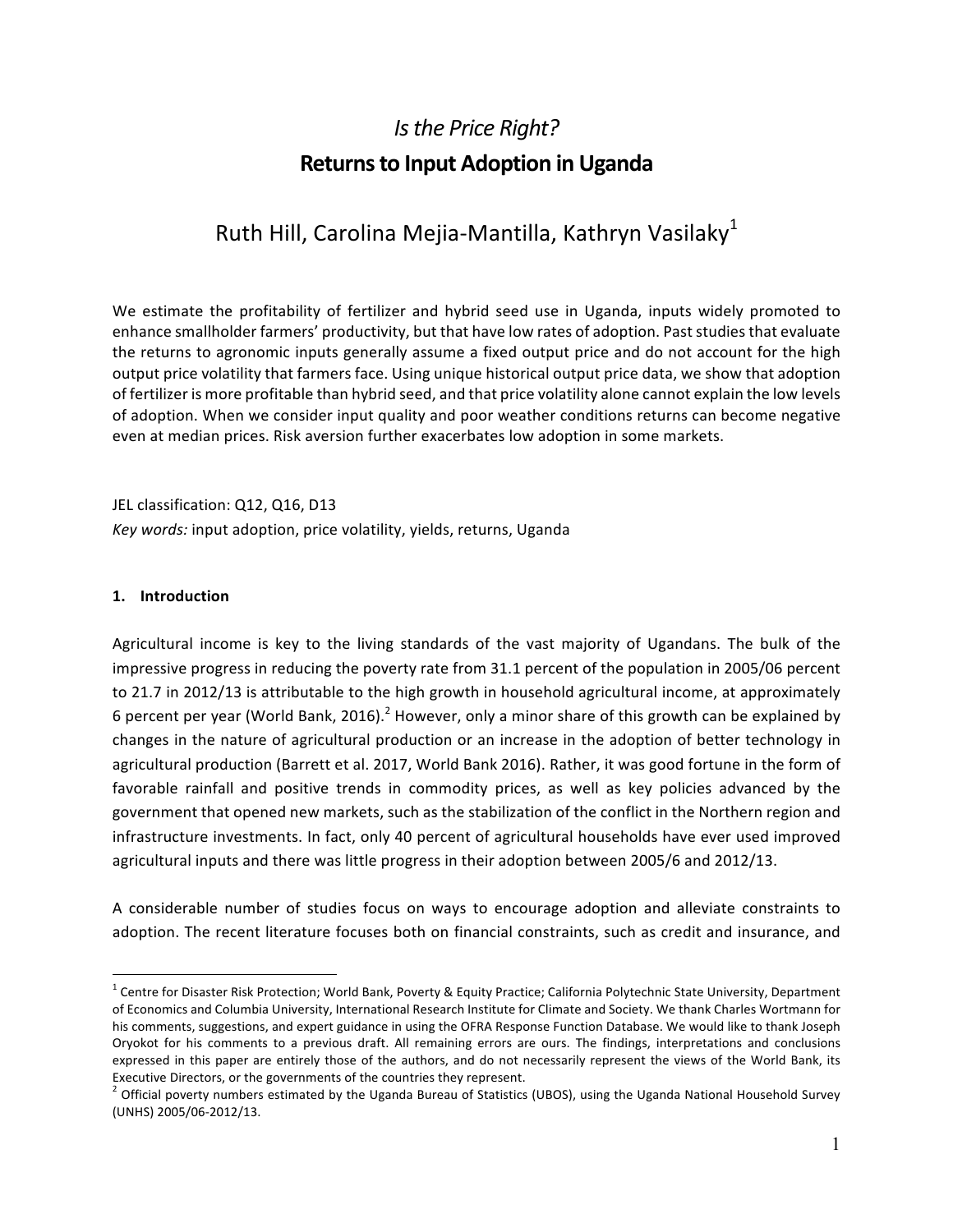non-financial constraints, such as information and training. Binding credit constraints and limited insurance markets have been shown to negatively affect adoption (Rosenzweig and Binswanger 1993, Croppenstedt et al. 2003, Gine and Klonner 2008, Dercon and Christiansen 2011). Dercon and Christiansen (2011) show that the combination of credit constraints, failing harvests, and lack of insurance contribute to farmers remaining in low-risk low-return agricultural practices in Ethiopia. Duflo et al. (2011) show that offering time-limited discounts for fertilizer just after harvest, when farmers are cash rich, significantly increases the adoption of fertilizer. Similarly, Axmann et al. (2019) show that offering farmers certified hybrid maize seeds for purchase at precisely the time when they are least constrained, right after postharvest sales, increases adoption by 8 percentage points.

Lack of information regarding new technologies also negatively affects adoption, and extension workers are critical in this regard. Anderson et al. (2007), Birkhaeuser, Evenson, and Feder (1991) and Evenson and Mwabu (2002) provide a review of the impact of access to extension training on production and adoption. Scaling extension operations can be difficult as extension officers can only visit a limited number of farmers. Recent research, therefore, attempts to augment and enhance training through the use of local social networks (Kondylis et al. 2014, Vasilaky and Leonard 2018, Mobarak and Yishay 2017) and low cost technologies like video and SMS (Aker and Fafchamps 2015, Campenhout et al. 2017).

Despite the progress made in training farmers on input adoption the latter research does not consider the eventual price that farmers face when they sell their output and to what degree that affects their returns. If farmers perceive a substantial amount of price dispersion this can negatively affect their agricultural investments and profits. Reducing this price dispersion that farmers face can, therefore, improve producer welfare by allowing farmers to negotiate better farm-gate prices (Svensson and Yanagizawa 2009). There is considerable evidence that information technology interventions, which can improve access to price information, are effective in this regard (Brynjolfsson and Smith 2010, Savva et al. 2016, Nsabimana). However, the use of such technologies to narrow price dispersion is far from perfect. For example, Krell et al. (2020) show that the majority small holder farmers in their sample from Kenya own a mobile phone but only 25% use their phone to acquire agricultural information. Aker and Fafchamps (2015) show that even though mobile phone coverage is associated with a reduction in price dispersion for consumers, the latter is not always true for producers. They find that increased access to price information reduces price dispersion for perishable crops, but has no effect on price dispersion for non-perishable crops. Thus, even with effective technology interventions price dispersion in output markets can remain.

Our contribution to this literature is to both document and demonstrate the potential consequences of price dispersion on the returns to input adoption.<sup>3</sup> With over 500 million small holder farmers worldwide the implications of input adoption are far reaching (Lowder et al. 2016). Bold et al. (2017) consider net returns, but only use one median output price estimated from a one-period survey conducted in 2013

 $3$  The first studies on technology adoption, developed within the agricultural economics literature in the developed world, considered output price uncertainty and variability (Kim et al. 1992) as one of the main determinants of adoption. Farm size (Just and Zilberman 1983, Hennessy 1997), complementarities in adopting multiple technologies (Dorfman 1996), and the substitution between on and off farm labor (Dorfman 1996, Diiro and Sam 2015) are other the major predictors of adoption among farmers. Foster and Rosenzweig (2010) provide a comprehensive overview of this literature.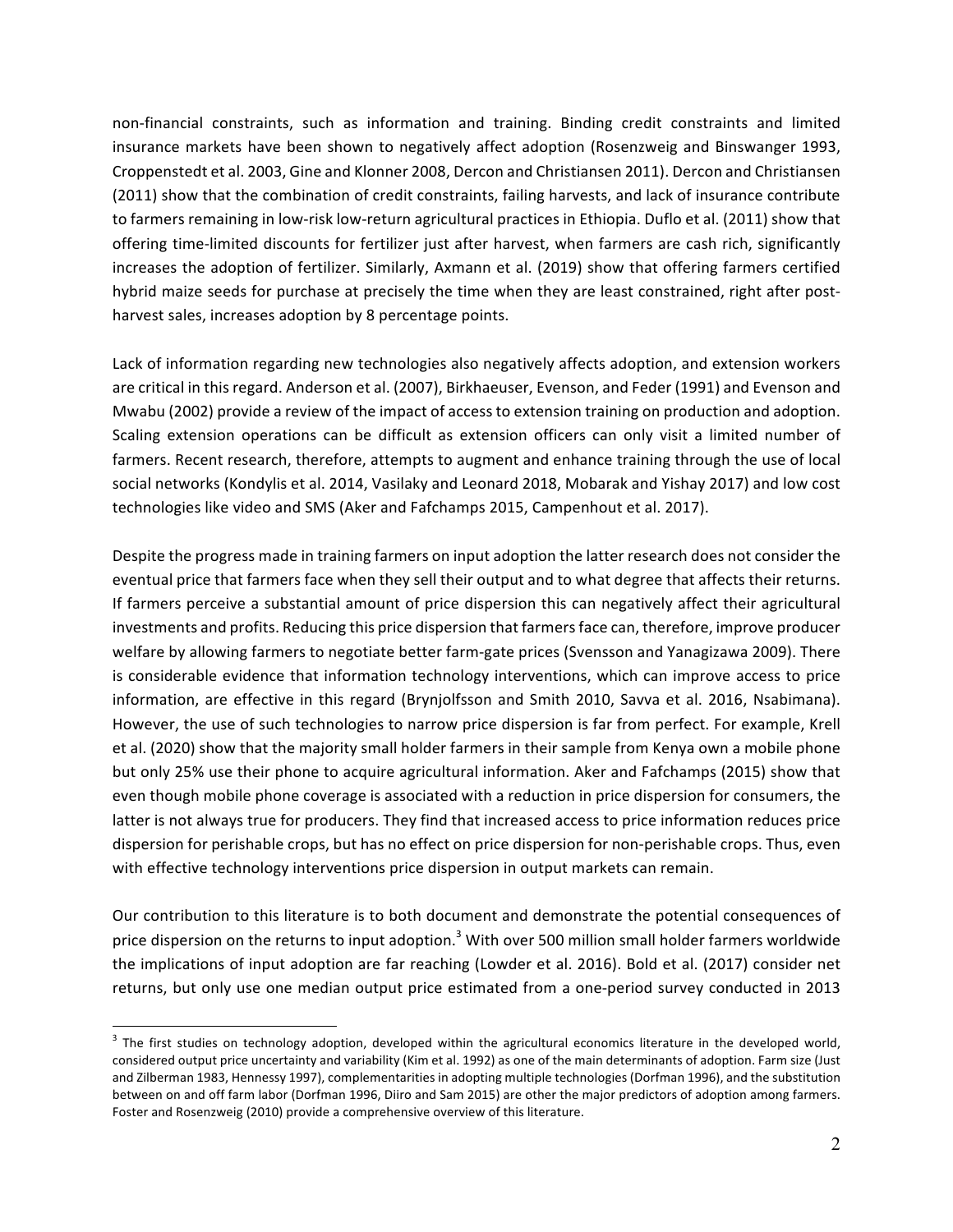with 312 farmers. While their results are informative in revealing the pervasive presence of low quality inputs, they cannot speak to whether there is a range of output prices for which adoption of even mediocre inputs would still be more profitable than using no inputs at all. Harou et al. (2017) study the returns to fertilizer use in Malawi, focusing on the variation in soil quality, rainfall and temperature. Just as Bold et at. (2017), Harou et al. (2017) also do not investigate the variability of prices over time. Overall, they find that the probability of returns to fertilizer is largely positive even if they increase fertilizer prices by 100% or decrease output prices by 50%. Carter et al. (2015) also study the returns to fertilizer in Kenya while accounting for soil quality, measured at the plot level. They find that the returns to fertilizer are low - 8 to 24 kg of maize per kg of nitrogen applied. However, once they control for fertilizer quality, the returns substantially increase, highlighting the importance of input quality.

First, our results suggest that increased input use, given high-quality inputs, could have the potential to drive productivity growth and render positive financial returns among smallholder farmers, despite the substantial output price volatility that characterizes the country. The economic return to fertilizer is positive (across the entire price range) for beans, maize and matooke and positive for the top 75 percent of prices for coffee. Median returns are 180 percent, 74 percent, 133 percent and 39 percent respectively. The returns to improved seed are less promising. For maize, improved seed increases gains only for the top 50 percent of the price distribution, and results in negative financial returns for the bottom 50 percent. In the case of beans, the returns are positive across the entire price distribution observed for the 12-year period and close to 80 percent at the median. However, the cost of using hybrid seeds often makes the return to using both fertilizer and hybrid seeds lower than that of using only fertilizer.

The latter results assume that farmers have access to high quality inputs. However, recent studies show that input quality and perceptions of input quality can vary considerably across markets (Bold et al. 2017, Michelson et al. 2021), and enforcing quality assurance is both a primary recommendation and current objective (IFDC 2015, 2018) in Uganda's input markets. Once we consider the low quality of inputs that can be found in input markets in the country, the financial returns for maize, the one crop for which this issue has been carefully documented, often become negative. Sub-standard quality of inputs reduces the yield gain from using hybrid seeds and nitrogen to 75-87 percent of what is expected. As a result, the sizable positive returns to using nitrogen fertilizer and hybrid seeds for maize decline considerably and even become negative for a considerable portion of the price range. The rate of return on using both fertilizer and hybrid seeds is only positive when maize prices are in the top third of the distribution. Finally, using Monte Carlo simulations, we also explore the role of farmers' risk-aversion in input adoption across all regional markets that vary in their price volatility. Considering the level of risk-aversion documented in the literature for Ugandan farmers, we observe that while risk-aversion does discourage adoption, particularly in markets with higher volatility, it alone is not enough to completely discourage adoption.

This article contributes to the literature on agricultural input adoption in much of the developing world. To our knowledge, this is the first study that incorporates over a decade of crop specific regional output prices in considering farmers' decisions to adopt inputs. While previous studies suggest that returns to improved inputs are positive, the latter often assume one output price in their calculations. In addition, we calculate returns for Uganda's four major commodities under the assumption of high and low quality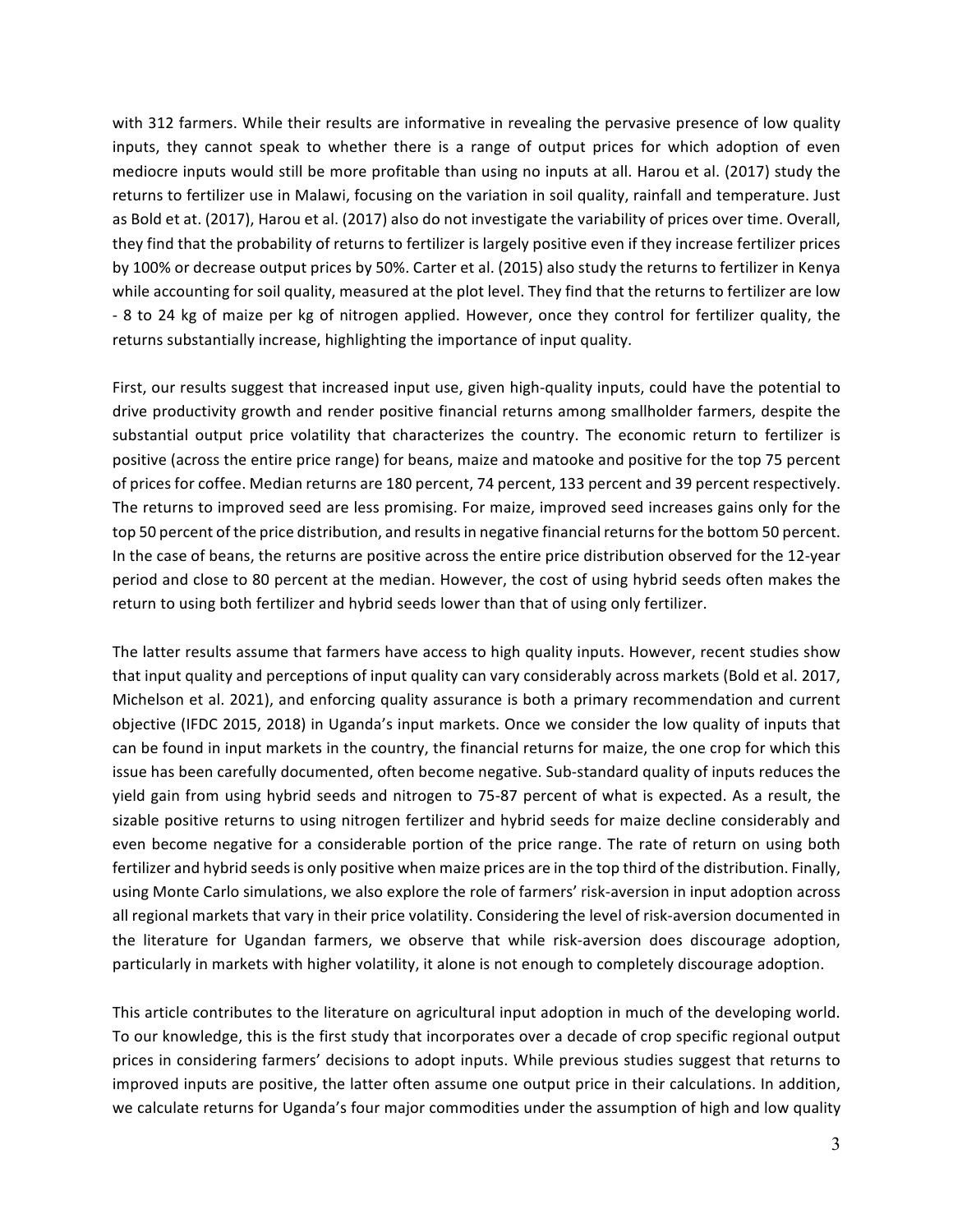inputs. If farmers believe that only low quality inputs are what are available then they are unlikely to adopt. Further, using Monte Carlo simulations we show that risk aversion can further discourage adoption in some markets. Our paper highlights the fact that exogenous factors such as commodity prices and the quality of available inputs can severely limit the impacts of programs aimed at encouraging farmers to adopt inputs.

The paper proceeds as follows. Section 2 describes the trends and spatial patterns of input use in Uganda. Section 3 describes the data and the methodology. The estimated returns to the use of fertilizer and hybrid seeds are presented in Section 4, while Section 5 explores the role of risk aversion. Section 6 concludes and offers policy recommendations.

#### **2. Trends and spatial patterns of input use**

We first explore the trends in input use in Uganda. We use the Uganda National Panel Survey (UNPS) from 2005/6 to 2013/14, a nationally representative survey of about 3,000 households across Uganda. It is part of the Living Standards Measurement Study (LSMS) and Integrated Surveys on Agriculture (ISA); a program that supports the design and implementation of household surveys such as the Uganda National Panel Survey (UNPS), and ensures comparability with other surveys being carried out under the same initiative in Sub-Saharan Africa.

The UNPS contains information on household characteristics, household consumption and income from a variety of income sources. It also contains a rich agricultural module. Five rounds of the UNPS are used in this analysis comprised of data collected in 2005/6, 2009/10, 2010/11, 2011/12 and 2013/14 (see Table 1).<sup>4</sup> For summary statistics, we use the sample of households engaged in agriculture weighted with cross sectional household weights.

| Table 1. Attrition in the UNPS by wave |        |                 |            |       |  |  |  |
|----------------------------------------|--------|-----------------|------------|-------|--|--|--|
|                                        |        | Original sample | Split-off  | Total |  |  |  |
|                                        | Sample | retention       | <b>HHs</b> |       |  |  |  |
| 2005/06                                | 3,123  | 100             | 0          | 3,123 |  |  |  |
| 2009/10                                | 2,607  | 83.5            | 367        | 2,974 |  |  |  |
| 2010/11                                | 2,564  | 82.1            | 305        | 2,869 |  |  |  |
| 2011/12                                | 2,356  | 75.4            | 479        | 2,835 |  |  |  |
| 2013/14                                | 1,320  | 42.2            | 1,799      | 3,119 |  |  |  |

*Source: Uganda Bureau of Statistics* (2013)

For the most part, crops produced for household and national consumption dominate crop income. Maize, beans, matooke and cassava are the four most important crops as a share of total crop income for Ugandan smallholder farmers. Table 2 provides a description of the type of crops grown by the households for two of the latter years of the analysis. Maize and beans are universally prevalent—comprising 10 percent or more of crop incomes in all regions in both years. Matooke is present in all regions except the

 $^{4}$  In some graphs referred as 2005, 2009, 2010, 2011 and 2013.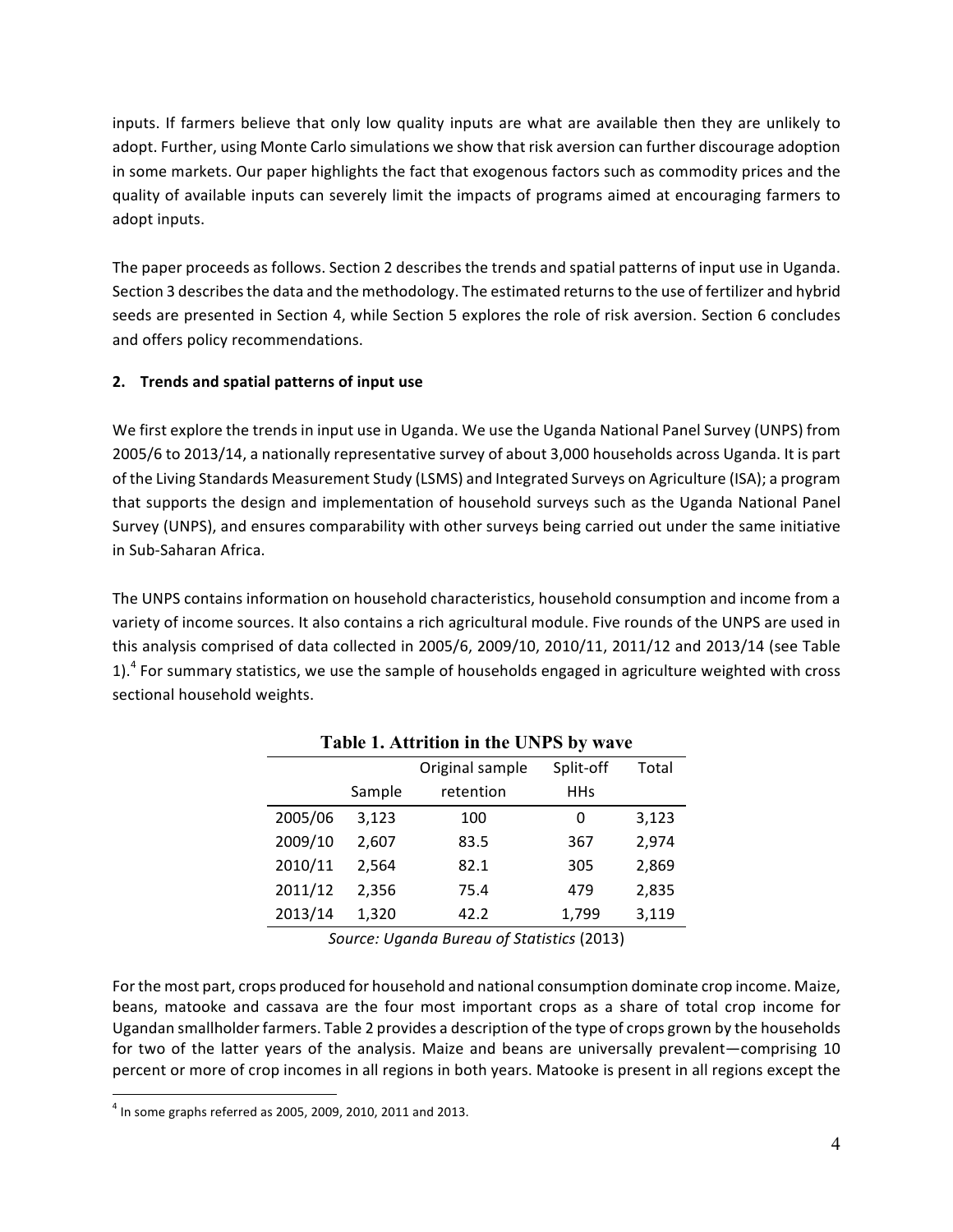Northern region, and cassava is grown in all regions except the Western region. Coffee is less ubiquitous than the latter crops, but, nevertheless prevalent in most regions. Commercial sunflower production has increased in importance in recent years, particularly in the north, but it is still a relatively small share of crop income and is not considered further. Although food crops dominate crop income, crop sales are becoming increasingly important. The share of household income coming from crop sales has increased considerably, particularly for the bottom 40 percent: from 60 percent in 2005/06 to 72 percent in 2011/12 (Figure  $1.1$ ).

Input use in Uganda is low relative to other African countries for which comparable LSMS-ISA data are available. Previous studies such as Sheahan and Barrett (2017), and Binswanger and Savastano (2014) also utilize the UNPS to quantify input use. Sheahan and Barrett (2017) provide a broad overview of input use in six Sub-Saharan African countries using the 2010 wave of the UNPS. Their work highlights the relatively low input use in Uganda compared to Ethiopia, Malawi, Niger, Nigeria, and Tanzania, and show that the average amount of inorganic fertilizer applied per hectare of 0.7 kilograms for Uganda is substantially lower than the cross-country average of 56 kilograms per hectare.

In addition to low levels of inputs, there has been little increase (or change) in the use of improved agricultural inputs in Uganda over time. Figure 1.2 details the national trends in input use over time for households engaged in agriculture.<sup>5</sup> While the observed fertilizer use rate in 2013/14 (at 6 percent) was slightly higher than that for previous years, it has remained constant at about 5 percent throughout 2005/06-2013/14. Pesticide use has been higher than that of fertilizer use, but the increase in use recorded in 2009/10 and 2010/11 eventually dissipated, and only 15 percent of households were applying pesticides in 2013/14. In contrast, the proportion of households purchasing improved seed has been much higher, ranging between 17 and 24 percent. Improved seeds and planting materials are used for certain crops such as maize and cassava, and to a lesser extent beans and matooke (Figure 1.3).

Input adoption varies in Uganda by region and level of income, as also highlighted by Suri (2011). Overall, poorer households have lower input use rates, particularly when considering fertilizer and pesticide (Figure 2), while improved (hybrid) seed use rates are substantially higher. The Western region lags in the use of all agricultural inputs. Joint adoption of inputs, such as inorganic fertilizer and improved seeds, remains very low, at an average of 3 percent over the period analyzed. This is probably one of the largest limiting factors to the productive use of inputs over the long run, as adoption of improved seeds without fertilizer use depletes soils and reduces the efficacy of improved seeds alone. These trends are consistent with the findings of earlier studies that show how the adoption of these complementary inputs is incomplete for Uganda (Nkonya et al. 2005 and Sserunkuuma 2005).

|              |          |         |         |          | -       |          |         |         |          |         |
|--------------|----------|---------|---------|----------|---------|----------|---------|---------|----------|---------|
|              | 2010/11  |         |         |          |         |          |         | 2011/12 |          |         |
|              | National | Central | Eastern | Northern | Western | National | Central | Eastern | Northern | Western |
| <b>Beans</b> | 0.17     | 0.16    | 0.10    | 0.16     | 0.25    | 0.16     | 0.18    | 0.11    | 0.13     | 0.21    |
| Maize        | 0.12     | 0.12    | 0.17    | 0.12     | 0.07    | 0.17     | 0.15    | 0.25    | 0.16     | 0.10    |
| Matooke      | 0.16     | 0.24    | 0.11    | 0.02     | 0.30    | 0.16     | 0.25    | 0.08    | 0.02     | 0.34    |

**Table 2. Share of crop income coming from each crop for selected waves**

 $^5$  The percent of households engaged in agriculture ranged between 75 and 82 percent throughout the 2005/06 - 2013/14 period.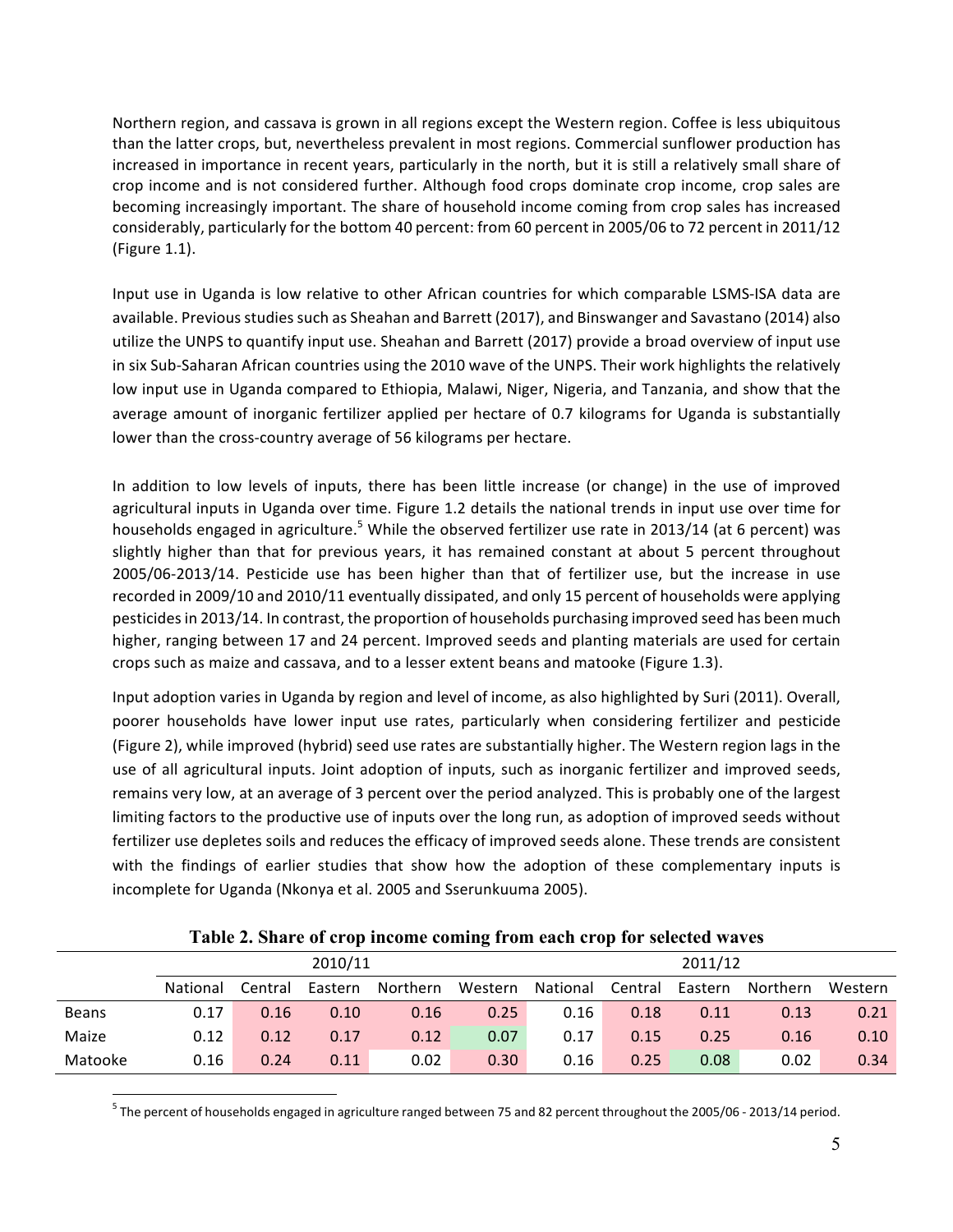| Cassava    | 0.11 | 0.12 | 0.16 | 0.13 | 0.03 | 0.11 | 0.09 | 0.15 | 0.14 | 0.04 |
|------------|------|------|------|------|------|------|------|------|------|------|
| Sweet      |      |      |      |      |      |      |      |      |      |      |
| Potatoes   | 0.10 | 0.12 | 0.10 | 0.09 | 0.07 | 0.09 | 0.15 | 0.11 | 0.06 | 0.06 |
| Groundnuts | 0.07 | 0.04 | 0.10 | 0.07 | 0.07 | 0.06 | 0.02 | 0.08 | 0.06 | 0.05 |
| Coffee All | 0.05 | 0.08 | 0.06 | 0.01 | 0.05 | 0.04 | 0.08 | 0.03 | 0.01 | 0.05 |
| Sorghum    | 0.04 | 0.00 | 0.04 | 0.09 | 0.02 | 0.04 | 0.00 | 0.03 | 0.09 | 0.02 |
| Finger     |      |      |      |      |      |      |      |      |      |      |
| Millet     | 0.03 | 0.01 | 0.05 | 0.03 | 0.02 | 0.03 | 0.01 | 0.06 | 0.04 | 0.02 |
| Simsim     | 0.03 | 0.00 | 0.01 | 0.08 | 0.00 | 0.02 | 0.00 | 0.01 | 0.06 | 0.00 |
| Sunflower  | 0.01 | 0.00 | 0.00 | 0.04 | 0.00 | 0.02 | 0.00 | 0.00 | 0.05 | 0.00 |

Source: Author's calculations using RIGA 2010/11-2011/12. Note: red indicates a share 10 percent and higher in a given region, green indicates a share between 3 and 10 percent in a given region.



#### **Figure 1. Crop sales and input use for households engaged in agriculture**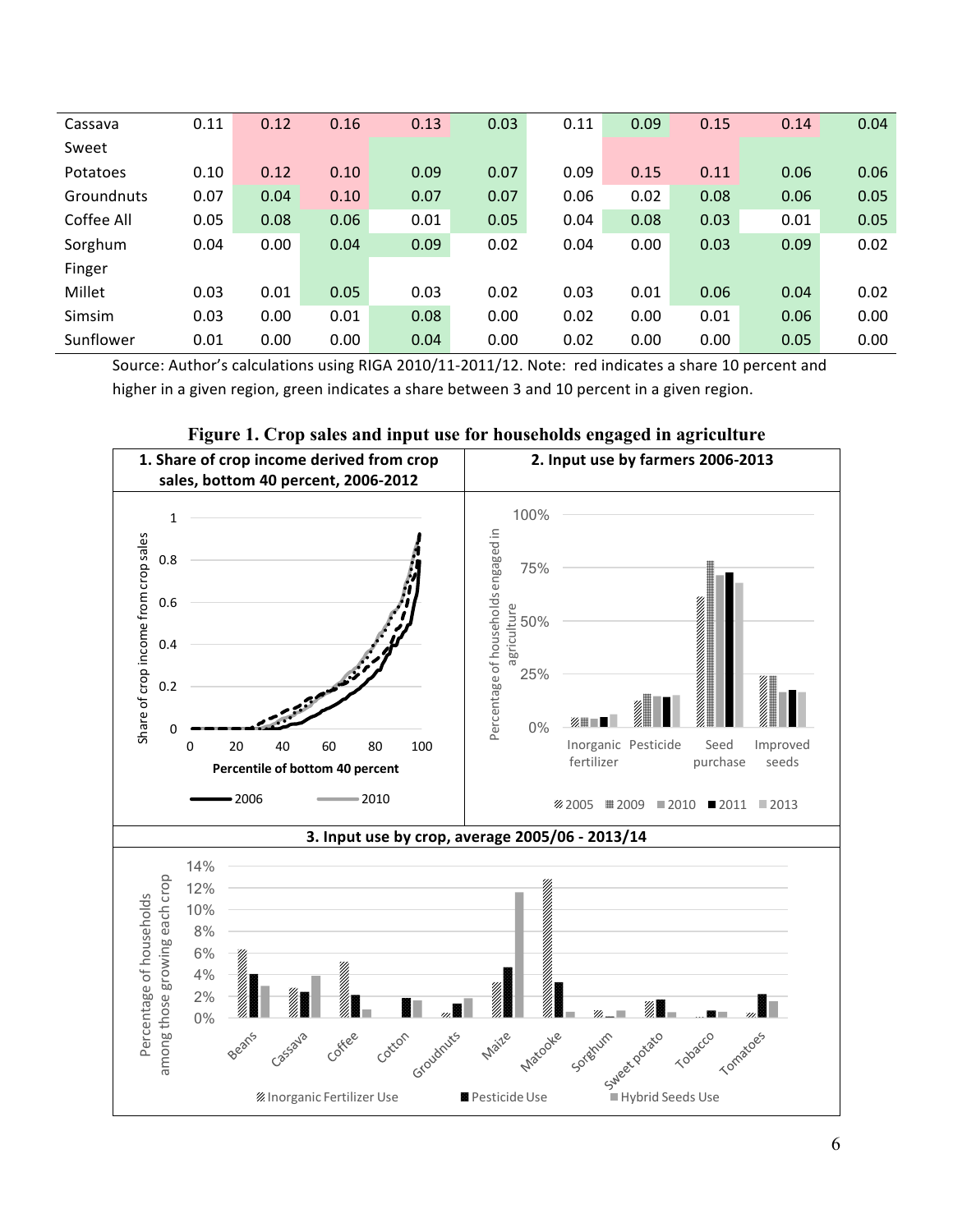#### Source: 1-3: Author's calculations using UNPS 2005/06-2013/14.

Despite the low trends in input use, agricultural studies show that the yield potential to using inputs in Uganda is high. Binswanger and Savastano (2014) provide a measure of the agricultural potential of Uganda compared to other LSMS-ISA countries, using the 2005/06 and 2009/10 LSMS-ISA waves. They develop a measure of agro-ecological potential (AEP) using international crop prices, the share of land under each crop, and the potential of the crop in that area under optimal agricultural production practices, including use of improved varieties, fertilizer application adequate disease and weed control, adequate fallows and some mechanization. The AEP is based on attainable crop yields across all agricultural zones using data from the International Institute for Systems Analysis and the Food and Agriculture Organization for medium input levels (Tóth et al., 2012). Uganda has the highest AEP (and the 4<sup>th</sup> highest AEP per capita) compared to all other countries at \$1,878 per hectare, twice as high as the second runner up, Malawi, at \$999 per hectare.



**Figure 2. Poorer households in poorer regions are less likely to use inputs**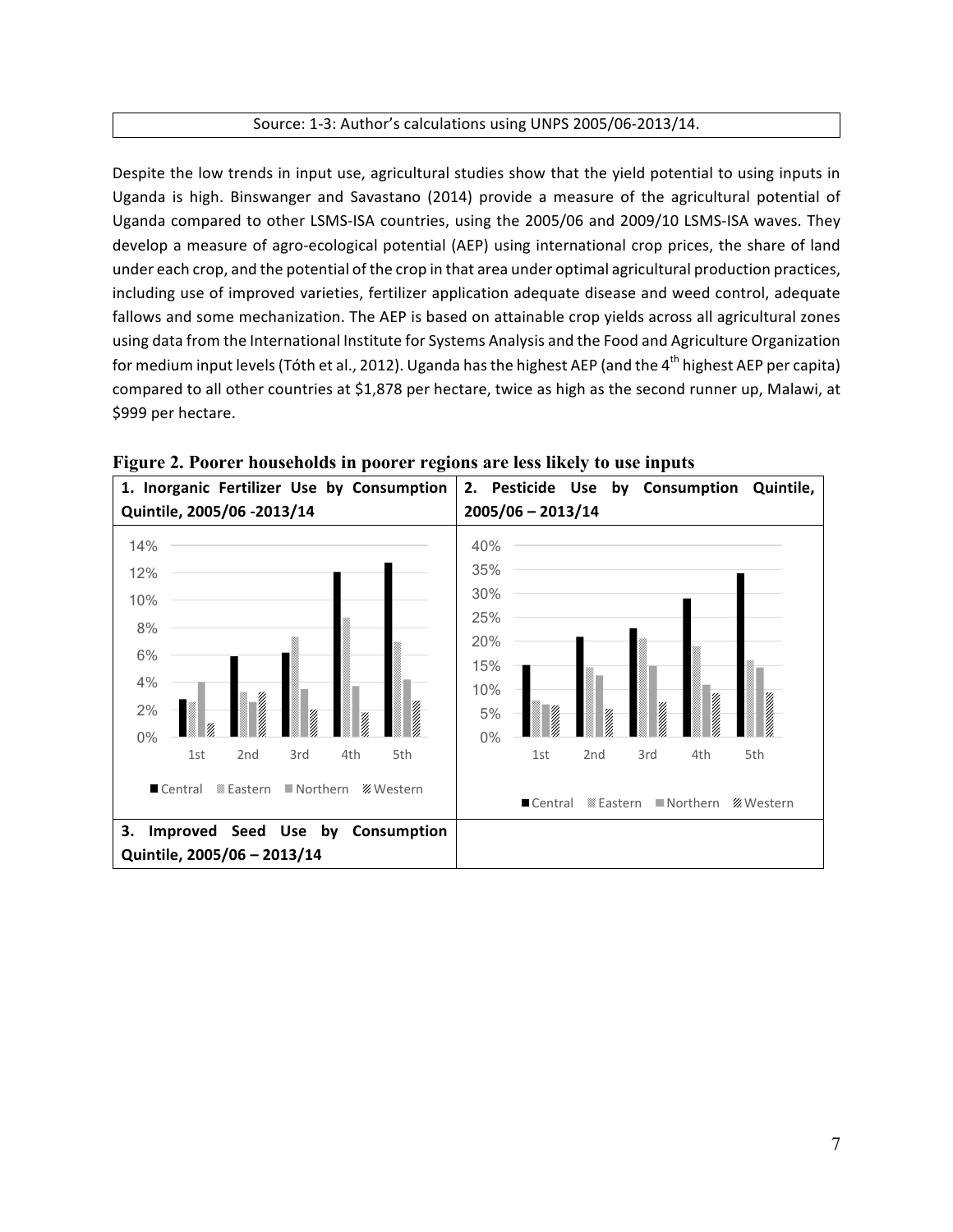

Source: Author's calculations using UNPS 2005/06-2013/14

Likewise, McCarthur and McCord (2017) predict high potential returns to input use under the assumption that inputs are of high quality. In a cross-country panel study, they estimate a production function where fertilizer use at the household level is instrumented for by variance in distance to fertilizer production. Overall, they find that a 1 kg/ha increase in fertilizer results in 8 kg/ha increase in cereal yields between the years. That said, even though there is a potential for high yields, neither study considers prices or farmers' economics returns.

#### **3. Methodology**

We focus on the estimation of the profitability of the use of two agricultural inputs, inorganic fertilizer and improved seeds for four of the *main crops* in Uganda: maize, beans, coffee and matooke (as described in Table 2).<sup>6</sup> First, we estimate the yields for each crop, under optimal conditions, using the best available information on the yield return to inputs from experimental fields as reported by agronomic research. We then estimate the financial returns by considering output price data from different local markets in Uganda over a little more than a decade.

#### **3.1 Estimating yield gains from the use of authentic inputs**

We calculate the returns per hectare to using fertilizer and hybrid or improved seed using the following formula:

$$
\frac{\Delta y * p^q - l^{fs} * (c_f + c_s)}{l^{fs} * (c_f + c_s)}
$$

 $6$  As mentioned above, we did not find experimental field trials for hybrid seeds use in matooke and coffee. Similarly, we could not find experimental evidence on the use of pesticide in Uganda or similar countries with detailed data on application rates and costs.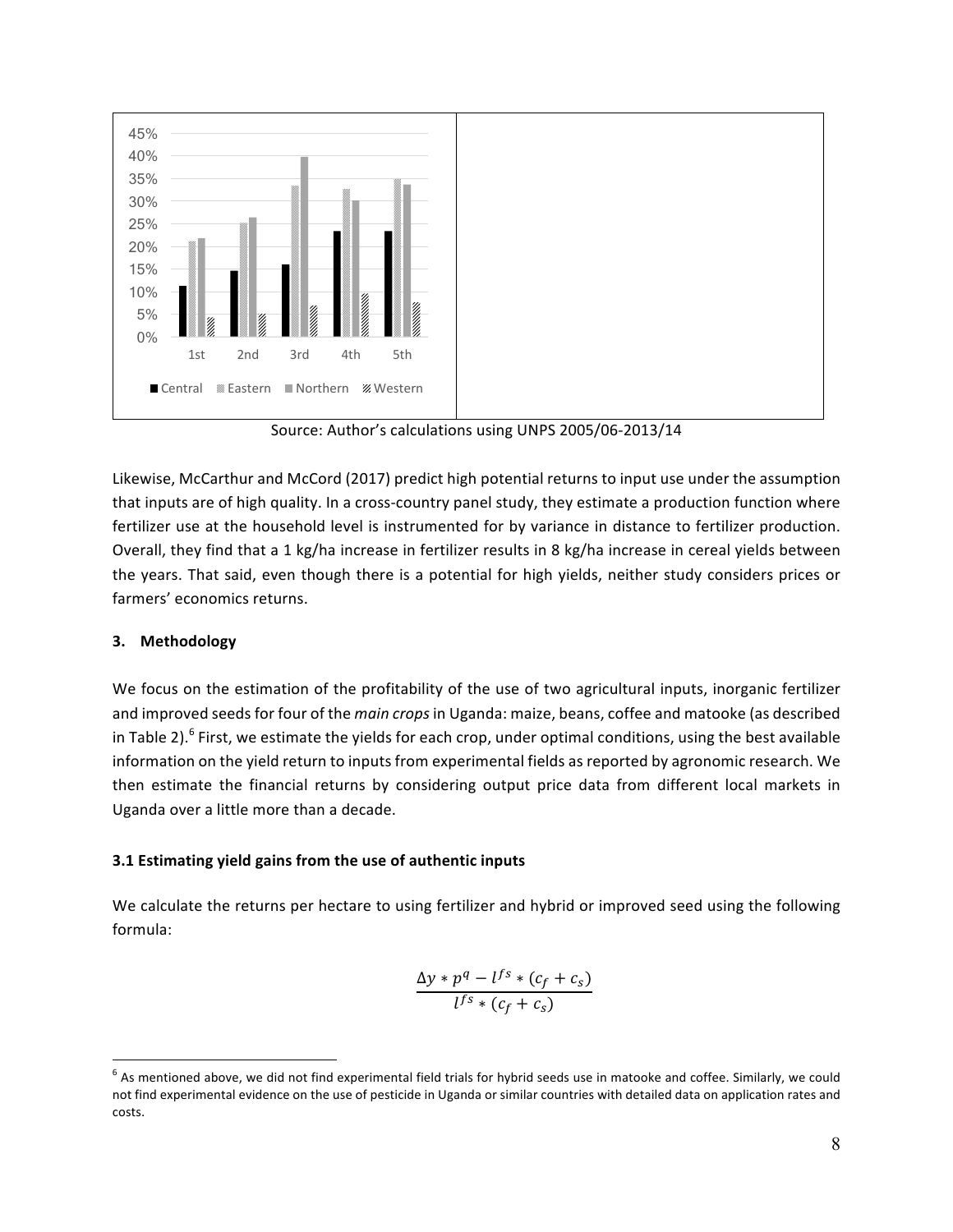where  $\Delta y$  is the change in yield per hectare as compared to control plots,  $p^q$ , is the farm gate output price of the commodity for the  $q^{th}$  price quintile,  $c_f$  is fertilizer cost or total fertilizer used per hectare times its cost, and  $c_s$  is seed cost or total seed used per hectare times its cost,  $l^{fs}$  is an additional labor factor that is 1.47 whenever hybrid varieties are used, and accounts for the extra labor that is needed for more intensive application of fertilizer with hybrid varieties.<sup>7</sup>

The change in yields,  $\Delta y$ , arising from input use, is taken from different agricultural field studies in Uganda, and the calculations for each crop are listed in the Appendix. Returns to nitrogen for maize were taken from Bold et al. (2017).<sup>8</sup> Returns to the remaining crops were taken from the following agronomic studies in Uganda: Asten et al. (2019) for the returns to nitrogen application for Robusta coffee; Kaizzi et al. (2012b) for the returns to nitrogen in beans; and Nyomibi et al. (2010) for the returns to NPK for matooke. For both beans and matooke the latter estimates necessary to calculate  $\Delta y$  were pulled from the Optimized Fertilizer Recommendations in Africa (OFRA) Response Function Database developed by agronomists with "over 5,800 geo-referenced response functions for food crops determined from past and OFRA-related research with 49% from the latter" (Wortmann 2017). Our objective is to use response functions that were developed by experimental agronomic studies aimed at testing input use only. The estimates in OFRA come from fitting an asymptotic quadratic-plateau function, which gives an exponential rise to maximum yield. The asymptotic function for nitrogen, for example, is  $a - bc^N$ , where a, b, and c are estimated as N varies across field tests.

Total fertilizer cost,  $c_f$ , depends on the amount (kgs) of fertilizer applied per hectare and the cost per kg of fertilizer. Total seed cost,  $c_s$ , depends on the seed application rate per hectare and the cost of seed. Because input prices have been fairly stable between 2005/06 and 2013/14, as shown in Figure 3.4.4, we use the single price for fertilizer and seed that is stated in each study, which we cross checked via local distributors in Uganda.<sup>9</sup> Fertilizer application rates vary based on the study used for each crop and are listed in the Appendix. For beans and matooke we use 45 kilograms of fertilizer per hectare, the middle fertilizer value explored in the studies mentioned above. Conversely, for maize and coffee, the corresponding studies only provide average returns for one set of input values, which correspond to official recommendations for authentic urea. Seed application rates per hectare were calculated from the study's targeted plant growth per meter squared and estimated using the seed's weight.<sup>10</sup> We assume that traditional seed prices cost approximately one-third of improved or hybrid seed.<sup>11</sup> However, in some

 $^7$  Costs are 32% more for applying fertilizer (Bold et al 2017), so 32% of the total input expenses, per hectare, implies that  $l^{fs} = 0.32 * (c_f + c_s + l^{fs})$  or  $l^{fs} = 0.47 * (c_f + c_s)$ .<br><sup>8</sup> In the Appendix we compare Bold et al. (2017)'s returns to fertilizer use to a purely agronomic study, Kaizzi et al. (2012a). We

show that the results between the two studies do not differ greatly in terms of yield responses with and without nitrogen application. One of the benefits of the Bold et al. (2017) study is that it also considers the returns should fertilizer quality be diminished.<br><sup>9</sup> We only include fertilizer and pesticide, because there was no information on the quantity of hybrid seeds used.

 $10$  For example, if the targeted plant growth was 11 plants per square meter, then that is 11 seeds per square meter multiplied by the weight of the seed to estimate how many kilograms of seed were used per hectare. For example, a 100 seed bag of K132 beans is 35 grams.

 $11$  Note that only the Bold et al (2017) study applies hybrid seed, while all other studies use improved seed, including the households in the LSMS.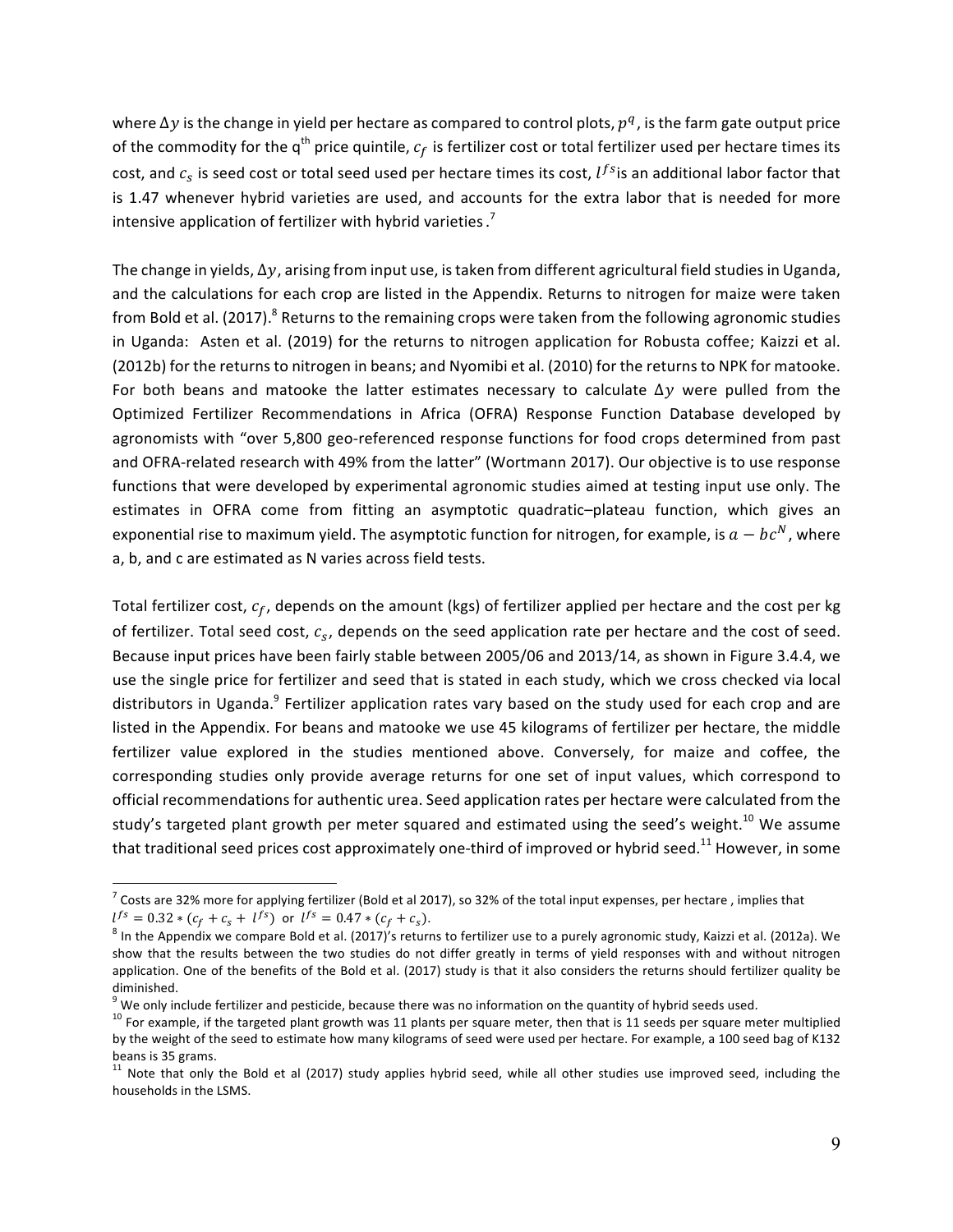cases, traditional seed may very well be free.<sup>12</sup> Coffee and matooke do not require seeds after the tree has already been planted, and, therefore, do not incur in a variable cost. Since the various studies took place in different years, we deflate all prices using the 2005 CPI.

#### **3.2 Estimating financial returns**

There is considerable variation in the output prices of the crops considered in this study. Price variation is particularly relevant for the adoption of inputs, as fluctuations in wholesale prices are often passed on to producers who then receive a smaller market share, particularly at the farm-gate when they sell their crops (Fafchamps and Hill 2005). Figure 3 details the volatility in the real wholesale price of maize, beans and matooke from 2000 to 2012 using data on wholesale prices collected by the Uganda Bureau of Statistics (UBOS) in 8 markets as part of price data collection for the consumer price index (CPI). The graphs show the distribution of prices using data only from months in which farmers typically sell (namely November to February and June to August, as reported in the UNPS survey). Matooke prices, for example, can range from 150 shs/kg to 650 shs/kg. This can generate a wide range of returns for a farmer, and our interest is knowing how often returns remain positive.

For each region (North, East, South, West), we calculate output prices,  $p^q$ , for five quantiles (q = 5, 25, 50, 75, 95) using monthly wholesale price data between 2000 and 2012. We then account for the fact that farm gate prices (what farmers receive for their output) are lower than the international retail price in our data by scaling the output price by a factor between 0.6 and 0.8, except for coffee.<sup>13</sup> With coffee. our price data for unmilled coffee was on par with farm gate prices, and, therefore, not deflated. Similarly, coffee prices are not disaggregated at the regional level and at each point in time, they represent national averages. 

| rigure 3. Distribution of real crop prices |                                   |  |  |  |  |
|--------------------------------------------|-----------------------------------|--|--|--|--|
| 1. Maize crop prices (2000 - 2012)         | 2. Bean crop prices (2000 - 2012) |  |  |  |  |

 $12$  The returns can vary based on our assumptions relating to traditional seed costs. There is inadequate data as to whether farmers are purchasing traditional seed and at what price. Here we assume a traditional seed price that is 30% of hybrid or improved seed prices. For matooke and coffee we do not consider seed costs, assuming that trees have already been planted in the past.

 $13$  The deflation factor was determined by comparing the international price to the farm gate price reported by farmers in the LSMS.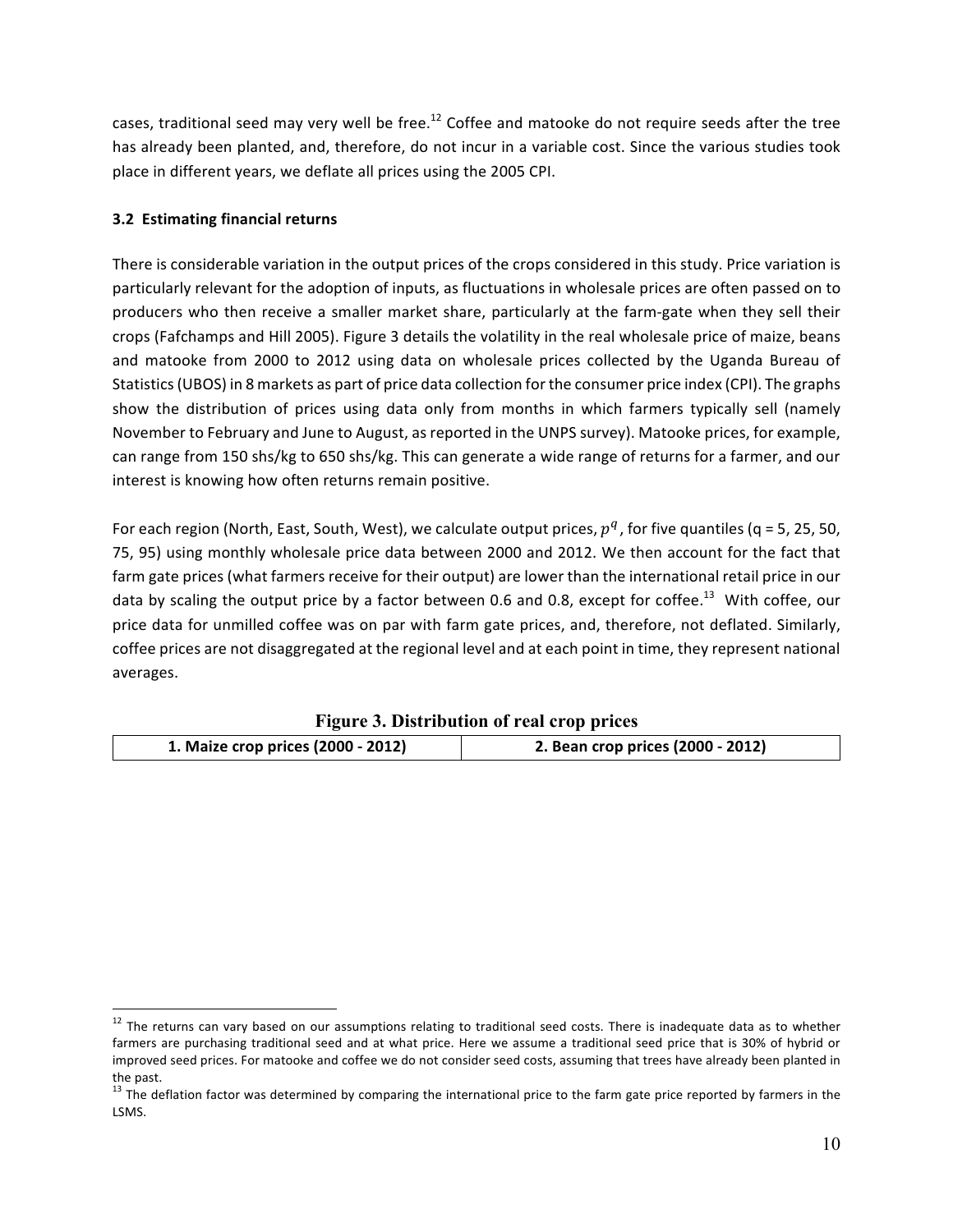

Source: Staff calculations using wholesale prices from UBOS, 2000 - 2012 and UNPS 2005/06-2013/14. Prices are averaged across the  $1<sup>st</sup>$  and  $2<sup>nd</sup>$  season.

#### **4. The net financial return to the use of inputs**

Using the range of output prices shown in Figure 3, we first calculate the returns to applying nitrogen (inorganic fertilizer) and using hybrid seeds for the main maize growing region, the Eastern region (as shown in Table 2).

Figure 4.1 plots the distribution of the net financial return per hectare across the range of maize prices, while assuming input prices constant. The estimates show that when crop prices are at their lowest, returns to fertilizer use are almost 0 (bottom 5 percent of prices) and at median prices returns are 74 percent. At the highest crop prices (top 5 percent of prices), returns are a substantial 196 percent. Thus, overall, fertilizer use results in positive returns along the entire range of maize prices observed between 2000 and 2012.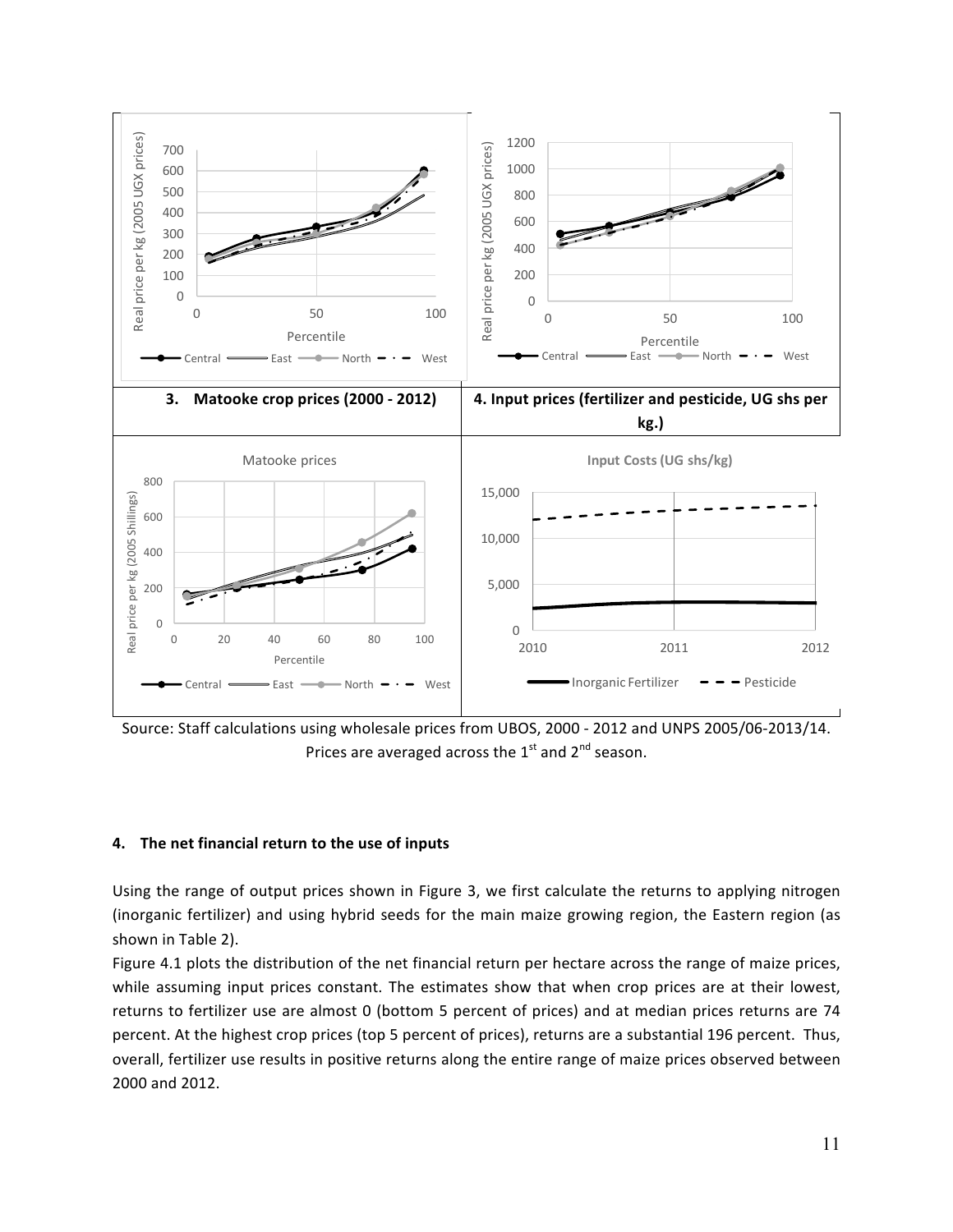The use of hybrid seeds alone is not as profitable. The return to using hybrid seeds alone is negative except when output prices are very high, as the cost often exceeds the extra revenue gained from using them. The returns are positive for the top 50 percent of maize prices, but at median prices the rate of return to using hybrid seeds is zero. Yield gains are highest for fertilizer alone and using hybrid seeds and nitrogen together results in slightly lower returns.

We obtain similar results when calculating the returns to fertilizer and hybrid seeds for maize in the other three regions of Uganda where maize is also popular but not as important in terms of crop income as in the Eastern region. In all regions (Central, Northern and Western) the financial returns to fertilizer are positive throughout the price distribution, and slightly higher than in the Eastern region. In the case of seeds, the returns become positive after the  $25<sup>th</sup>$  percentile for the Central region and after the  $50<sup>th</sup>$ percentile for the Northern and Western regions. Thus, the return to both inputs in these regions has the same pattern but is slightly lower when compared to the Eastern region, as seen in Figure 4.2.

Secondly, we calculate the returns to using fertilizer and hybrid seeds for beans, this time focusing on the Western region for which this crop represents the highest percentage of crop income (Table 2). There are positive and large returns for both fertilizer and improved seeds across the entire range of bean prices. Even in the case of very low prices (at the  $5<sup>th</sup>$  percentile), the returns are large, close to 90 and 21 percent, respectively. However, similar to maize the returns to investing in hybrid seeds and fertilizer together are lower than investing in just fertilizer alone.<sup>14</sup> The median return for fertilizer is 182 percent, while that for using both inputs is 138 percent (see Figure 4.3), explained once more by the elevated cost of hybrid seeds. 

As for the other three regions (Central, Northern and Eastern), we find that while the returns to fertilizer and hybrid seeds for beans in the Northern region are very similar to those observed in the Western region, they are slightly higher in the Central and Eastern region. Once more, a similar pattern emerges across all four regions of Uganda (see Figure 4.4).

## **Figure 4. The returns to nitrogen fertilizer use are high across a range of prices, but not so for hybrid seeds**

| 1. Rate of return to fertilizer and hybrid | 2. Rate of return to fertilizer and hybrid seeds for |
|--------------------------------------------|------------------------------------------------------|
| seeds for Maize in the Eastern Region      | <b>Maize across regions</b>                          |

 $14$  These returns are also specific to the particular seed used and region, the Western region. For beans we used the returns from K132 and Kanyebwa seeds from Kaizzi et al. (2012).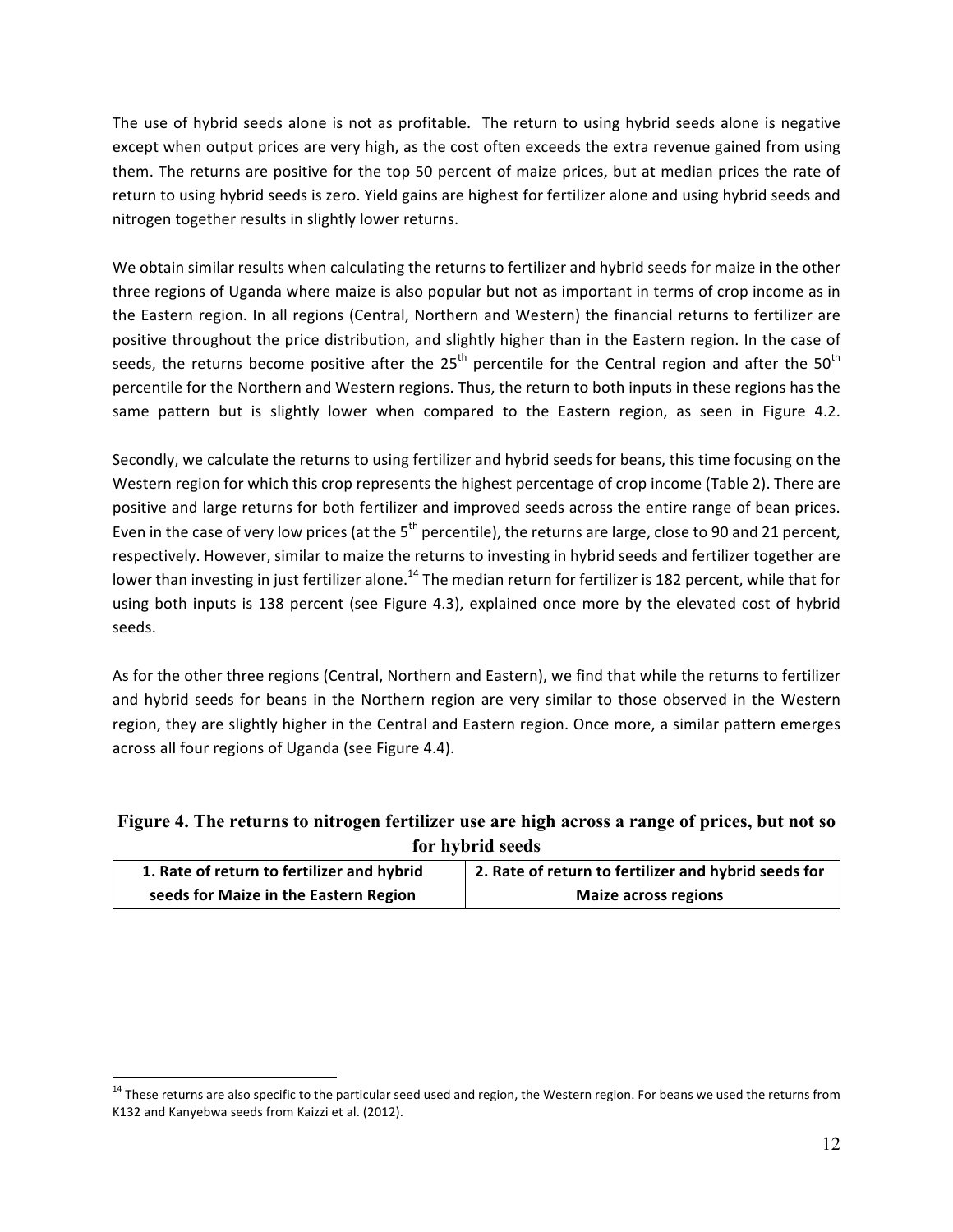

Source: Staff calculations using yield responsiveness and cost of inputs estimated in Bold et al. (2017) and wholesale prices from UBOS, 2000 - 2012.

We now turn to the returns to fertilizer for two other crops that have been traditionally important in Uganda: matooke and coffee, which are tree-based crops. We focus on the Central region for matooke, and the national average for coffee. The returns to applying fertilizer in matooke crops are positive through the entire price range, with a median return of 133 percent, similar to the returns observed for the same input on bean crops (see Figure 5.1). When compared to the other regions, we observe higher returns across the board for the Northern and Eastern regions, with mean returns close to 200 percent in both cases. As for the Central region, it presents higher returns compared to the Western region for the lower half of the distribution but that is reversed for the top 50 percent (see Figure 5.2). In the case of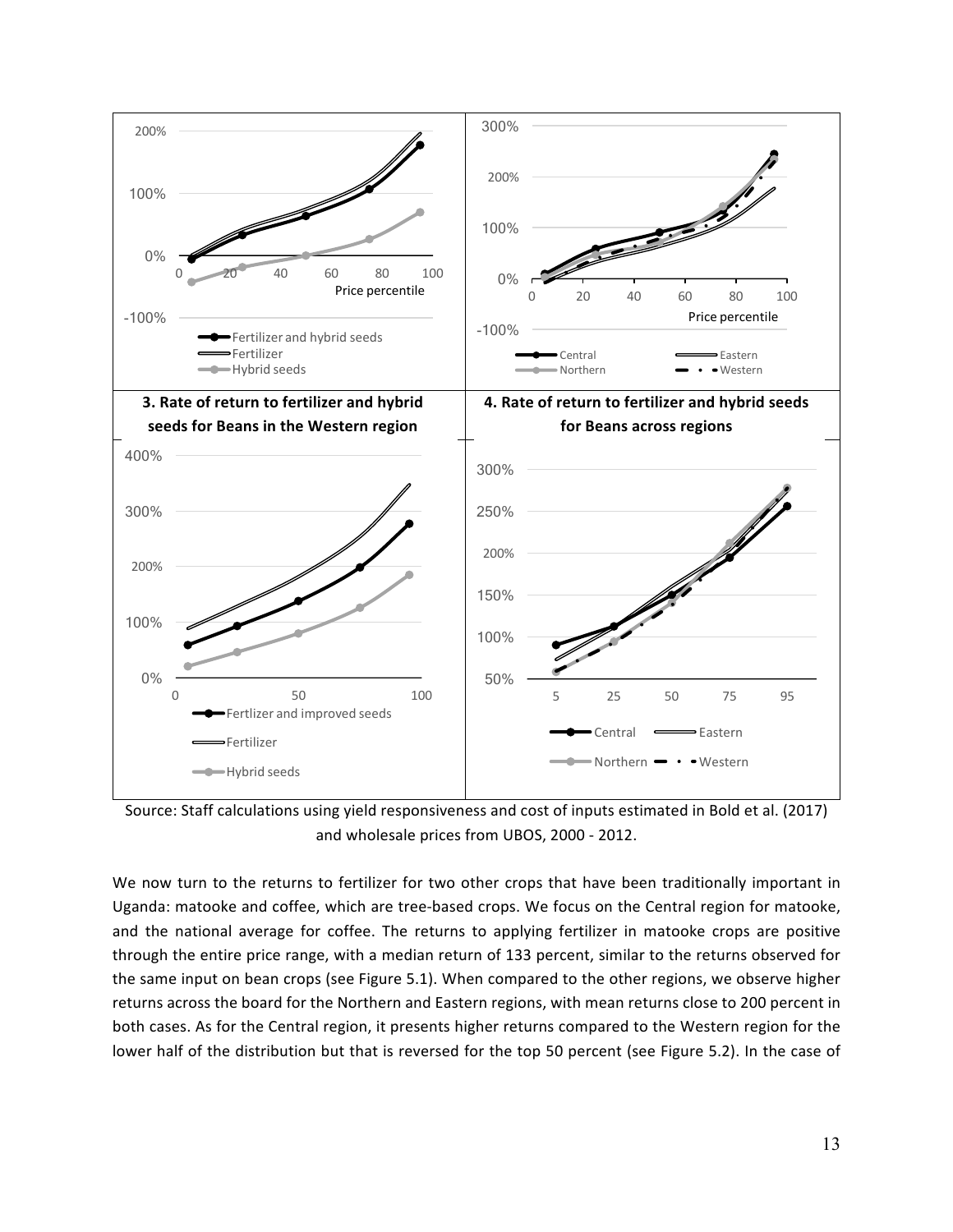coffee, national returns are positive only for the top 75 percent of prices, and the median return is 39 percent. 15

Overall, our results demonstrate that the returns to fertilizer use alone are positive for all crops, at least for the top 75 percent of prices, and using fertilizer alone is generally more profitable than the combined use of fertilizer and improved seeds, or improved seeds alone. These findings stand in contrast to the observed trends in Uganda. As shown in Figure 1, hybrid seed use was around 20 percent between 2005 and 2013, while fertilizer use never reached 10 percent in the same period. A greater percentage, although still small, of farmers are adopting improved seeds alone, but fewer are adopting fertilizer alone despite the size of the returns (Figure 1.2). This is one of our main findings- despite its profitability fertilizer is rarely adopted, particularly in comparison to hybrid seeds.



**Figure 5. Returns to fertilizer for matooke and coffee**

 $15$  Yield increases are taken from Nyombi et al. (2010) for matooke and van Asten et al. (2017) for coffee. In neither study were returns to improved planting materials for matooke or coffee, for example, considered.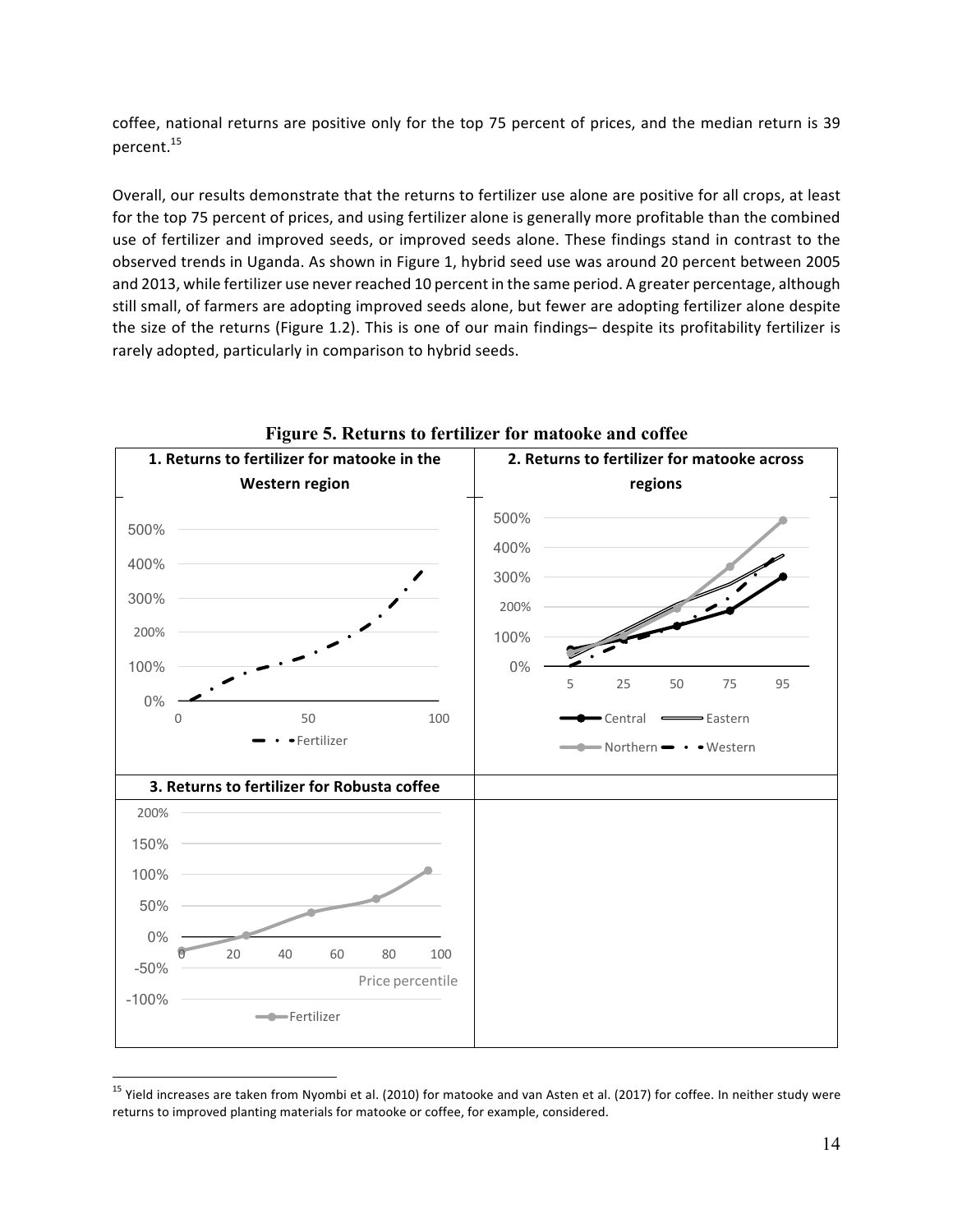Source: 1: see Figure 3.5, 2-4: staff calculations using yield responsiveness and cost of inputs estimated in the OFRA Response Function Database (2017) from the University of Nebraska. Wholesale prices from UBOS, 2000 - 2012.

The latter returns assume normal weather conditions, and under poorer weather conditions the financial returns likely disappear. If the yield gain is halved under bad weather conditions as some studies suggest (Dercon and Christiaensen 2011, Rosenzweig and Udry 2017), the financial returns become negative for all coffee prices and all but the top 25 percent of maize and matooke prices. In contrast, the return to fertilizer use on beans remains positive across the full range of prices (see Figure 6). The expected return for fertilizer use will depend on the full distribution of possible returns under all weather and price outcomes, which is not possible to estimate with the available data. However, if farmers are risk averse as studies suggest (Binswanger 1980, Brauw and Eozenou 2014), then a large expected return may be needed in order to offset the disutility from negative returns. Indeed, coffee farmers have been shown to reduce input use in Uganda as a result of expected risk in prices and weather (Hill 2010). We explore the consequences of risk aversion in Section 5.



**Figure 6. Predicted returns to fertilizer use under bad weather conditions**

Source: Staff calculations using yield responsiveness and cost of inputs estimated in the OFRA Response Function Database (2017) from the University of Nebraska and in Bold et al. (2017) and wholesale prices from UBOS, 2000 - 2012.

#### **4.1. Quality of input use**

It is often noted that experimental yields from controlled agronomic studies are high but rarely observed on an average farmer's plot. This can be explained by differences in soil and environmental conditions across farmers (Suri 2011, Harou et al. 2017), variation in crop management practices (Esilaba et al. 2005, Ngome et al. 2011, and Sileshi et al. 2010). In addition, variation in access to high quality inputs can also impact yields.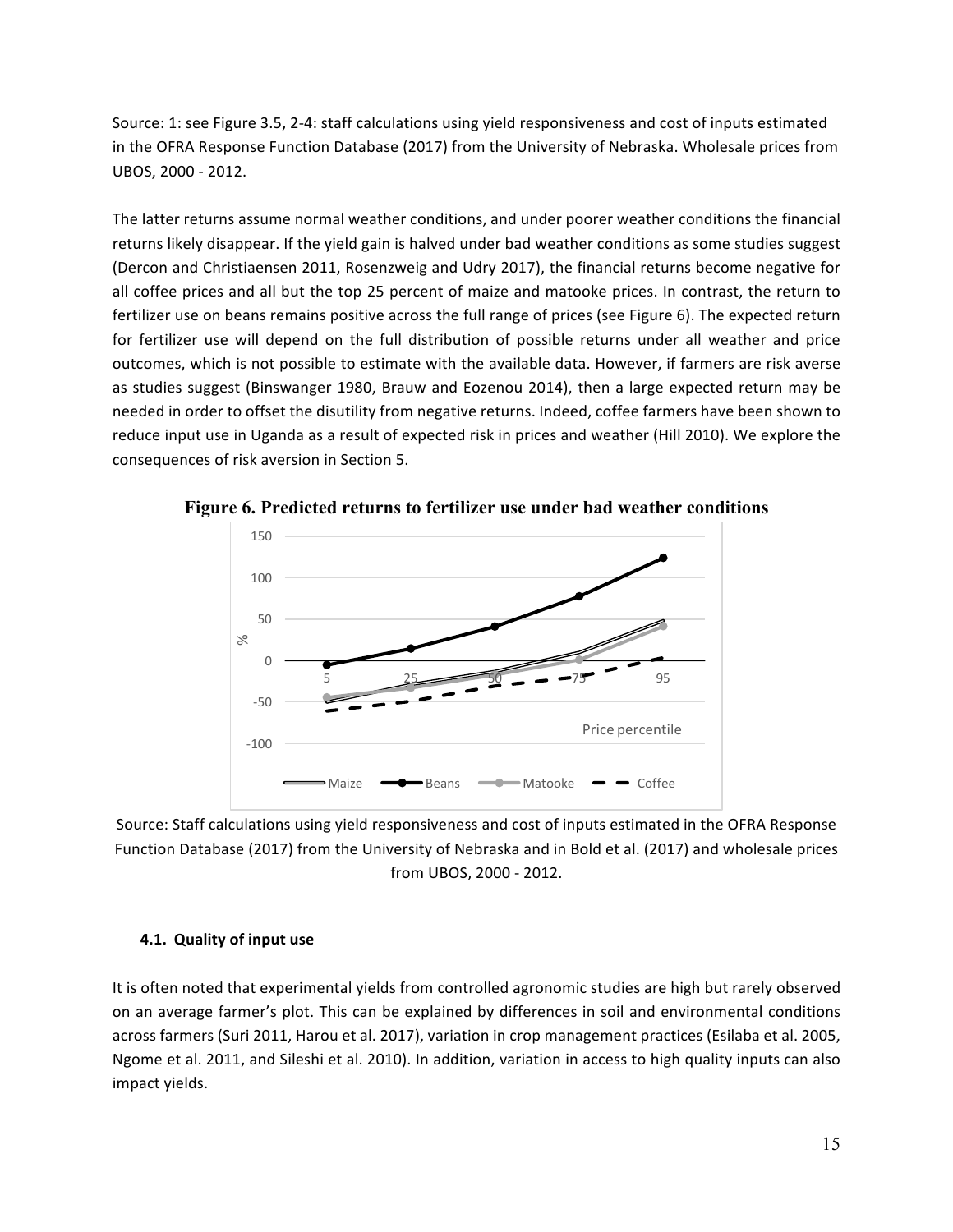The quality of inputs available to farmers are not always the same as those used in agronomic studies. For example, Ashour et al. 2019 test the quality of herbicides – the most prevalent input in their sample- in Uganda using 483 samples from 120 different markets and find that "15 per cent of the active ingredient is missing in herbicide samples, and 31 per cent of samples contain less than 75 of the advertised concentration of glyphosate and another 40 per cent of samples contain between 75 and 99 per cent of the advertised concentration of glyphosate." Similarly, in Bold et al. (2017), for 369 samples of fertilizer purchased from 129 retail shops in Uganda by a mystery shopper, no samples were found to contain the required nitrogen content. The average nitrogen content was 30 percent lower than what it should be. They also find that the average quality of hybrid seeds purchased at 30 retail shops was below international standards and estimated them to be equivalent to a mix of 50 percent hybrid seeds purchased directly from the seed dealer and 50 percent traditional seeds purchased from farmers. In a similar study, Tjernstrom et al. (2017) find that 77% of seeds in their samples from 167 stores in western Kenya (Kisumu, Kisii, Kakamega, and Eldore) germinate, compared to the regulatory threshold of 95% germination for certified seed. Overall, Bold et al. (2017) show that sub-standard qualities of inputs that have been found in Uganda's markets reduce the yield gain from using hybrid seeds and fertilizer for maize to 75-87 percent of what is expected.

In many cases, the quality of the input itself is not substandard, but the packaging is, and this can lead to perceptions of adulteration and low quality. Adulteration has been associated with bulk breaking - that is, when smallholder farmers demand quantities of fertilizer or seed that are smaller than the contents of the package. For example, fertilizer is sold in 50 kg bags, but farmers will often demand fertilizer in 1 kg, 2kg or 5kg bags. Similarly, seed companies package seed in 2kg bags while farmers often demand smaller quantities than this. When selling these smaller quantities, the input can be easily diluted and/or the label can be counterfeited. Thus, even when the quality of inputs is not substandard, non-compliance with packaging can lead to a perceived low-quality, ultimately affecting adoption by farmers. Sanabria et al. (2013) find that compliance for Urea alone in West African markets across five countries (Nigeria, Côte d'Ivoire, Senegal, Ghana, and Togo) is satisfactory, but that the majority of the problems lie with underweight fertilizer bags (from 7 percent in Togo to 41 percent in Nigeria). Mbowa et al. (2015) collect 170 samples from 22 shops across Uganda. They find that Urea and DAP content are within acceptable ranges for nitrogen content but that NPK is below the 17 percent stated nitrogen content found on bags. They also find considerable non-compliance in moisture content and bags being under weight (from 65 for non-registered to 80 percent for registered actors). Likewise, Michelson et al. (2021) find no issues with the quality of inputs in nearby Tanazia, but emphasize that packaging and physical tampering reduce the perceived value fertilizer, even if the quality of fertilizer is adequate.<sup>16</sup>

While our paper does not aim to measure the degree to which inputs are of low quality or are perceived to be low quality, both scenarios are important to consider form the standpoint of the farmer. If the farmer expects the inputs to be diluted, then his or her expected returns to inputs will be lower and he or she will be discouraged to adopt. Considering this, we recalculate the returns to using fertilizer and hybrid seeds for maize assuming lower yields associated with lower quality inputs (assumptions can be found in

 $16$  For example, fertilizers purchased in the market often contain large hard caked clumps, colored pebbles or foreign material, and may exhibit some discoloration. However, the actual nitrogen content, which should be around 46% for Urea, is intact.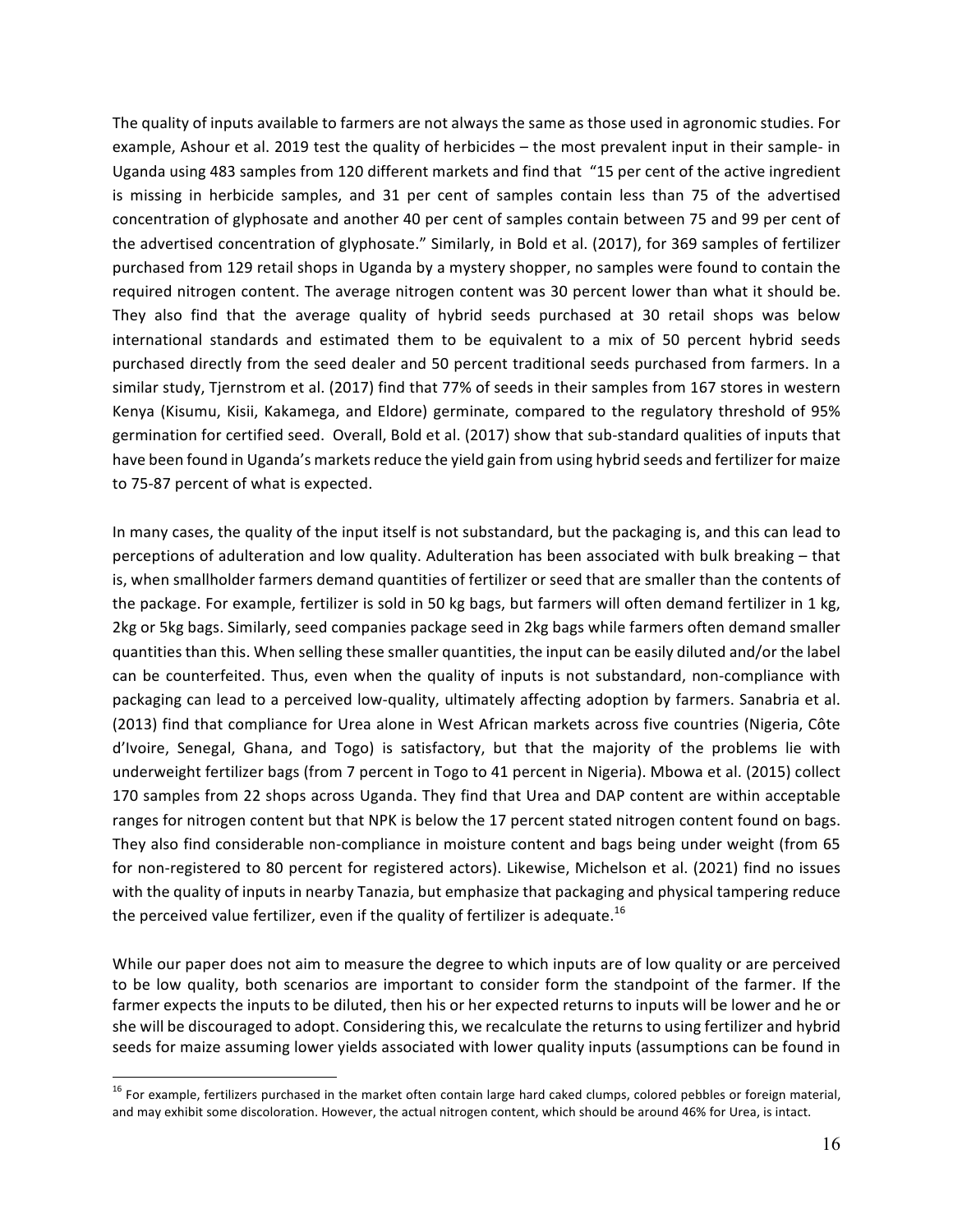the Appendix). The sizable positive returns that we estimated earlier disappear and even become negative at many prices. The rate of return to fertilizer at median prices in Eastern Uganda falls from 74 percent, when authentic fertilizer is used, to 20 percent, when fertilizer purchased on the market is used (Figure 7). Thus, the rate of return on fertilizer is only positive when maize prices are in the top two-thirds of the distribution. Similarly, positive rates of return for adopting both fertilizer and hybrid seeds are only observed when prices are in the top half of the price distribution, when quality is taken into account. As for the returns to just using hybrid seeds, owing to yield loss, they are negative across the entire price distribution, suggesting that farmers should not adopt seeds bought in the market. This finding is interesting as adoption rates of hybrid seeds have been historically higher than they have been for fertilizer in Uganda. One possibility for this difference is in farmers' perception of input quality. As Michelson et al. (2021) demonstrate, farmers often differentiate between high and low quality fertilizer according to observable physical characteristics including clumping and caking, and the appearance of foreign materials. However, evidence of similar visual cues does not seem to exist for differentiating between authentic versus non-authentic seeds. Another possibility is that hybrid seed quality is less of a concern than fertilizer and the evidence focuses more on fertilizer. Again, this paper does not claim that either are substandard in all markets, but considers the possibility of lower quality or lower perceived quality as reported by past studies.

We do not have agronomic data on the yield response for beans, coffee and matooke under inauthentic inputs; however, given that the range of the return for authentic inputs is in line with that of maize's returns to authentic inputs, we expect a similar downward shift in the distribution of returns should input quality be suboptimal. If this were the case, using fertilizer on coffee would likely never be optimal and using fertilizer on matooke would only be optimal at higher prices, as with maize.



**Figure 7. The extent and impact of poor-quality inputs (maize): returns to different input packages purchased on the market (Eastern region, maize)**

Source: Figure 1: 2015 NSDS. Figures 2 and 3: Bold et al. (2017). Figure 4: Staff calculations using yield responsiveness and cost of inputs estimated in Bold et al. (2017) and wholesale maize prices from UBOS, 2000 -2012.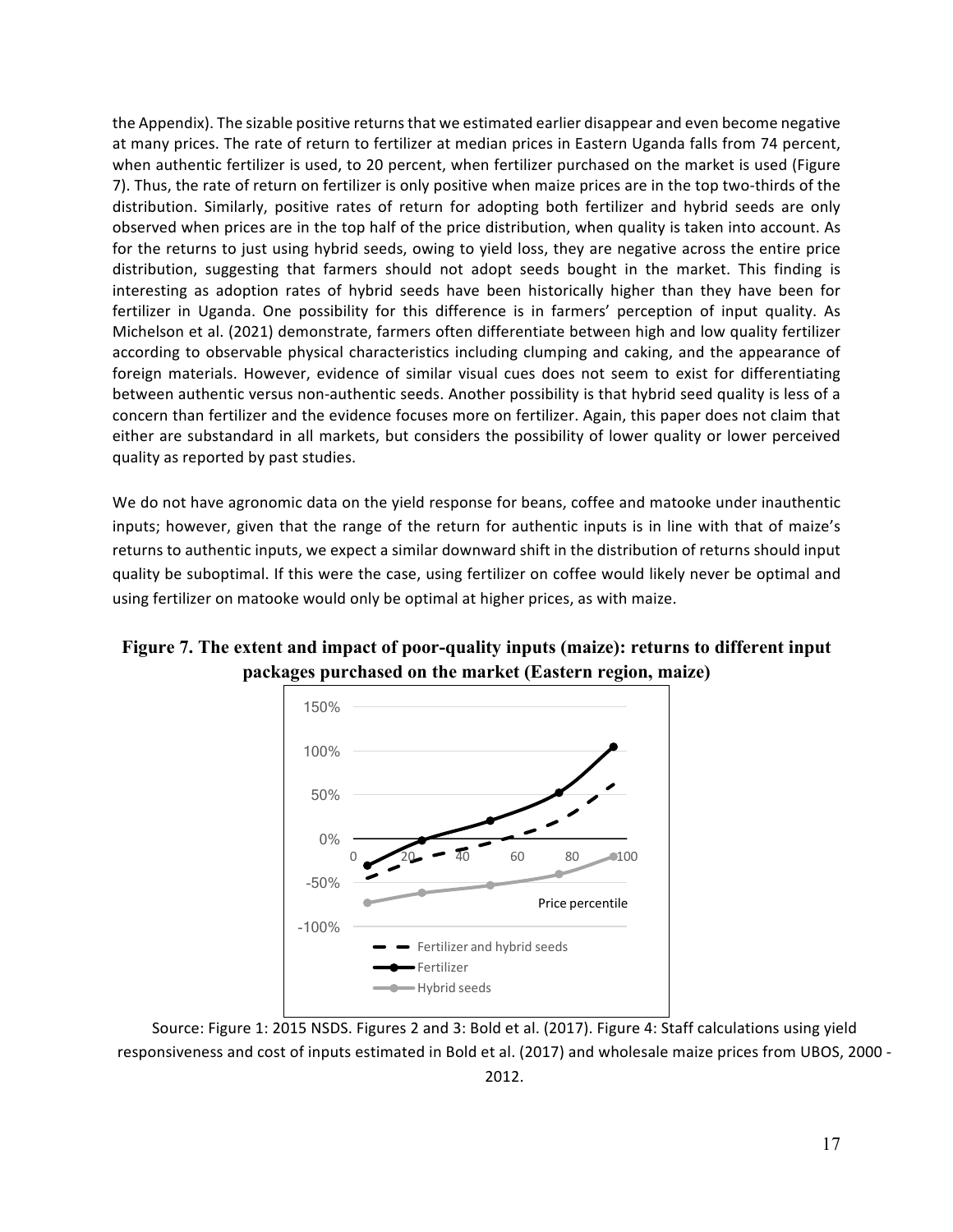#### **5. Risk Aversion and Price Uncertainty**

Thus far we have considered the returns to input use based on known agronomic yields from a variety of studies, coupled with price data reflecting the price volatility in the Ugandan retail market. An important related question is whether and to what degree risk aversion can impact a farmer's decision to adopt inputs given the price uncertainty that they face in their market. In this section, we compare a risk neutral farmer to a risk averse farmer with constant relative risk aversion when prices are uncertain. We are interested in understanding how the volatility in the price market affects whether the risk averse farmer of a certain income level would be willing to adopt hybrid seed and fertilizer in a scenario of high input quality (as in the agronomic studies referenced in this paper) and in a scenario of reduced input quality.

We set the relative risk aversion parameter at 1.32 following Tanaka and Munro (2014) and Kijima (2019), which study risk aversion among Ugandan farmers. We proxy household income with farmers' average total income using the World Bank's LSMS data described in Section 2, which, in 2005 CPI adjusted prices, is on average 500 USD per year.

We first fit the price data from each of the eight markets for which we have data from 2000-2012 to a skewed normal distribution.<sup>17</sup> We conduct a Monte Carlo simulation drawing 100,000 prices and calculate the net financial returns in each of these draws. Net financial returns are the added gains of jointly using hybrid seed and fertilizer less the cost of those additional inputs and the cost of applying the inputs. These returns are taken from Bold et al. (2017) and are also benchmarked against Kaizzi et al. 2012a (pg 76). The values used in this exercise are those listed in row 1 of Table 1 in the Appendix. In Figure 8a we plot the net financial returns for each market from the lowest standard deviation to the highest (lowest volatility to highest volatility). We also plot two lines: the expected value of profits, and the certainty equivalent (CE) of profits for these farmers, and include values for the risk premium (rp) in that market (expected returns less the certainty equivalent), and the standard deviation (std) of profits.

In terms of volatility, and as expected, we observe higher risk premiums for farmers in markets with higher price volatility, although at this level of risk aversion the differences are not large. In this ideal scenario of high quality inputs, farmers across all eight markets adopt inputs. For both the risk averse and the risk neutral farmer, the net financial returns from using inputs are well above zero. In fact, we calculated that only for a very high level of risk aversion,  $\gamma$  = 13, well above what Tanaka and Munro (2014) and Kijima (2019) estimate for rural Ugandan farmers, is when the certainty equivalent becomes negative. In terms of volatility, and as expected, we observe higher risk premiums for farmers in markets with higher price volatility.

The additional returns to combined input use in a scenario of low quality inputs (inauthentic seed and fertilizer), are depicted in Figure 8b, (row 4 of Table 1 in the Appendix lists the assumptions, and these are taken from Table 3, column 2 Bold et al. (2017)). In this case, for half of the markets the certainty equivalent to the risky investment in hybrid seed and fertilizer is no longer positive. Specifically, in Tororo, Lira and Soroti the expected value for the risk neutral farmer is marginally positive, but the certainty equivalent is now negative. Thus, risk aversion matters in that it can put a farmer right above or below the zero net return line, but it is not the main driver in adoption.

 $17$  We compare the actual price data to a truncated skewed normal distribution where the Kolmogorov Smirnov test yields a pvalue = 0.5. A truncated skewed normal provides the best fit for the price data as compared to a normal or lognormal distribution.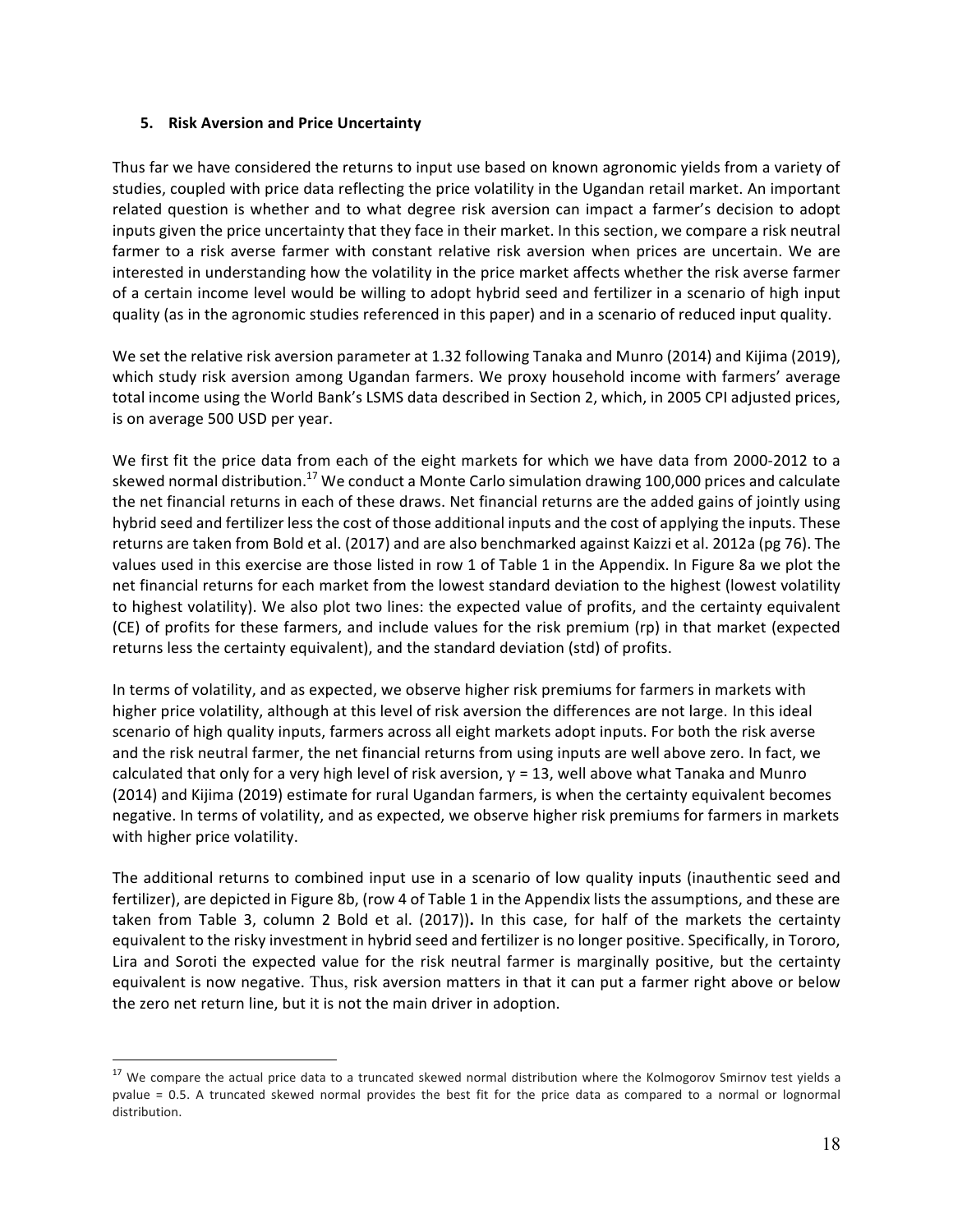

## **Figure 8a. Distribution of net returns (USD 2005 prices) when using hybrid seed and fertilizer for** *high* **quality inputs**

**Figure 8b. Distribution of net returns (USD 2005 prices) when using hybrid seed and fertilizer for** *low* **quality inputs**



Source: Price data taken from the World Bank. Yield and input cost estimates for maize taken from Bold et al. (2017). Rp=risk premium on investing in hybrid seed and fertilizer versus not using hybrid seed and fertilizer. It represents the mean difference between additional profits from the investment for a risk neutral farmer compared to the certainty equivalent of those profits for a risk averse farmer with constant relative risk aversion (CRRA). Std=standard deviation of the profits. The certainty equivalent of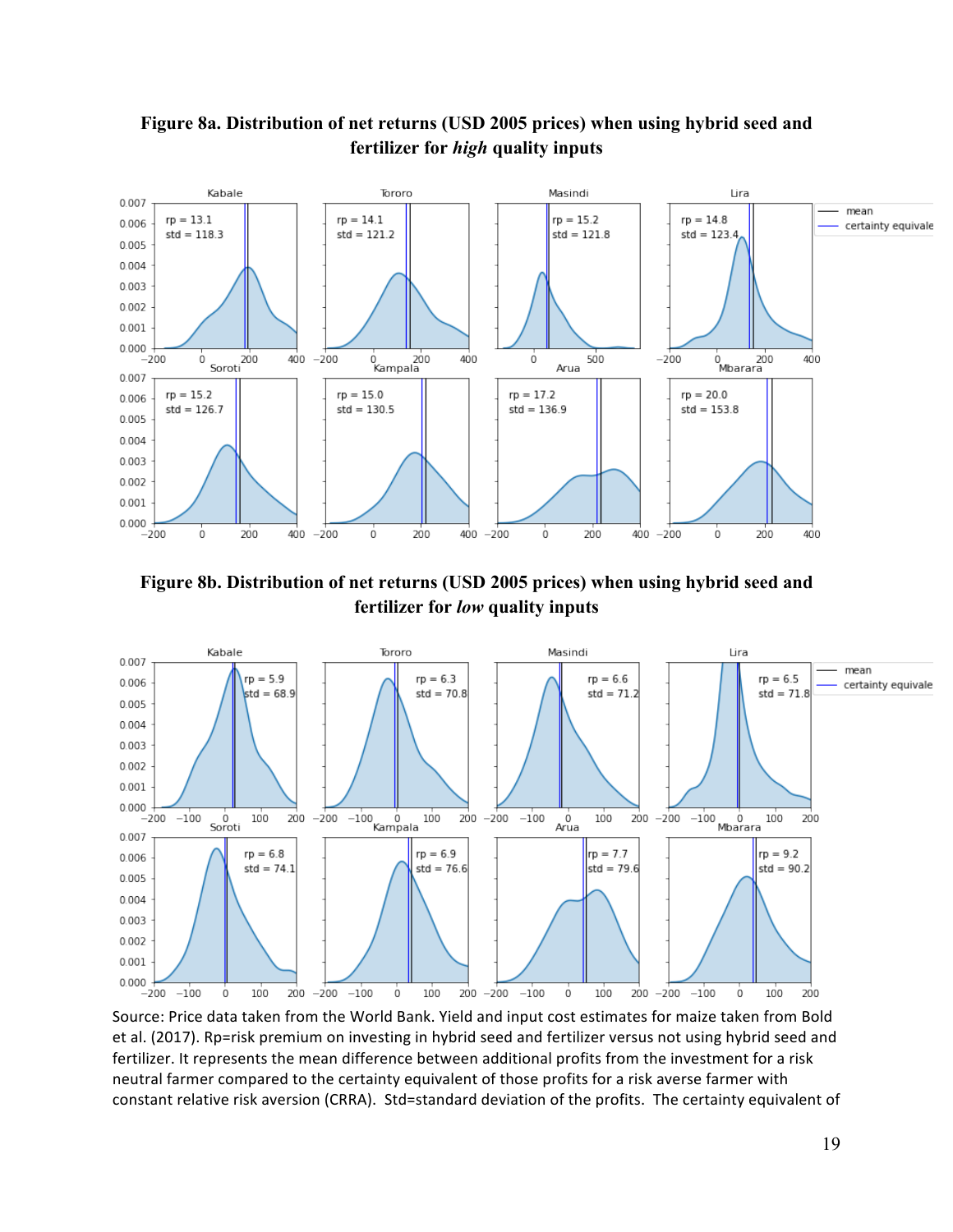the profit data is calculated for CRRA utility where  $\gamma$  = 1.32 based on Tanaka and Munro (2014) and Kijima (2019).

#### **6. Conclusions**

Financial returns to input use in Uganda are considerable. Yet, despite favorable weather conditions and favorable agricultural crop prices, adoption rates of fertilizer, pesticide and hybrid seeds in Uganda have remained stubbornly low in comparison with other countries in Sub-Saharan Africa. We contribute to the literature studying this issue by taking into consideration the volatility of commodity output prices using over a decade of international output price data from Uganda. We first analyze the financial returns to using inorganic fertilizer and hybrid seeds under normal conditions, across the distribution of observed prices in Uganda, along with yield parameters identified in the agronomic literature. The main finding is that financial gains from using inputs in Uganda are substantial, despite observed output price volatility. The economic return to fertilizer is positive across the entire price distribution for beans, maize and matooke, and positive for the top 75 percent of prices for coffee. Median returns are 180 percent, 74 percent, 130 percent and 39 percent respectively. In the case of hybrid seeds, yields increased by 32 percent on average. However, the cost of using maize hybrid seeds often exceeds the extra revenue gained, reducing financial returns. As a result, the returns to fertilizer alone are generally higher than the returns to the combined use of fertilizer and hybrid seeds.

However, once the quality of inputs is considered, the returns decline substantially, becoming negative for a considerable segment of the price range. Some studies show that the quality of inputs can be substandard (Bold et al 2017; Ashour et al 2020). Given the substandard quality of inputs typically available in local markets, and measured quantitatively by several studies, the yield gain from using hybrid seeds and nitrogen falls by around 75 to 87 percent. As a result, the sizable positive financial returns observed for using authentic inputs in maize crops disappear and even become negative at many prices. The rate of return on fertilizer is only positive when maize prices are in the top two-thirds of the distribution, and the median return drops from 74 percent to 20 percent. Other studies show that farmers may expect low quality inputs even if they are not in fact of poor quality (Michelson et al. 2021). Thus, if quality of the inputs available on the local market is low, and/or if farmers believe it to be low, then there is little incentive for farmers to adopt inputs. Our simulations of risk averse farmers suggest that risk aversion discourages input adoption but does not seem to be the driving factor. In terms of volatility, and as expected, we observe higher risk premiums for farmers in markets with higher price volatility, although the differences are not large.

Our findings show that given the distribution of historical output prices there is a limit to positive returns. With high quality inputs farmers can still realize positive returns for a wide range of prices, and even more so with fertilizer. However, if farmers face suboptimal input quality then returns to fertilizer for maize are positive only for the 50<sup>th</sup> percentile of prices and higher and returns to fertilizer with hybrid seeds are positive only for the 75<sup>th</sup> percentile of prices and higher. Further, even if actual input quality is not low but farmers perceive it to be low adoption will still be impacted, particularly for inputs like fertilizer where there are visual cues that farmers use to infer quality (even if the cues are not accurate measures of quality). Similarly, if farmers face suboptimal weather then returns to fertilizer are positive only for the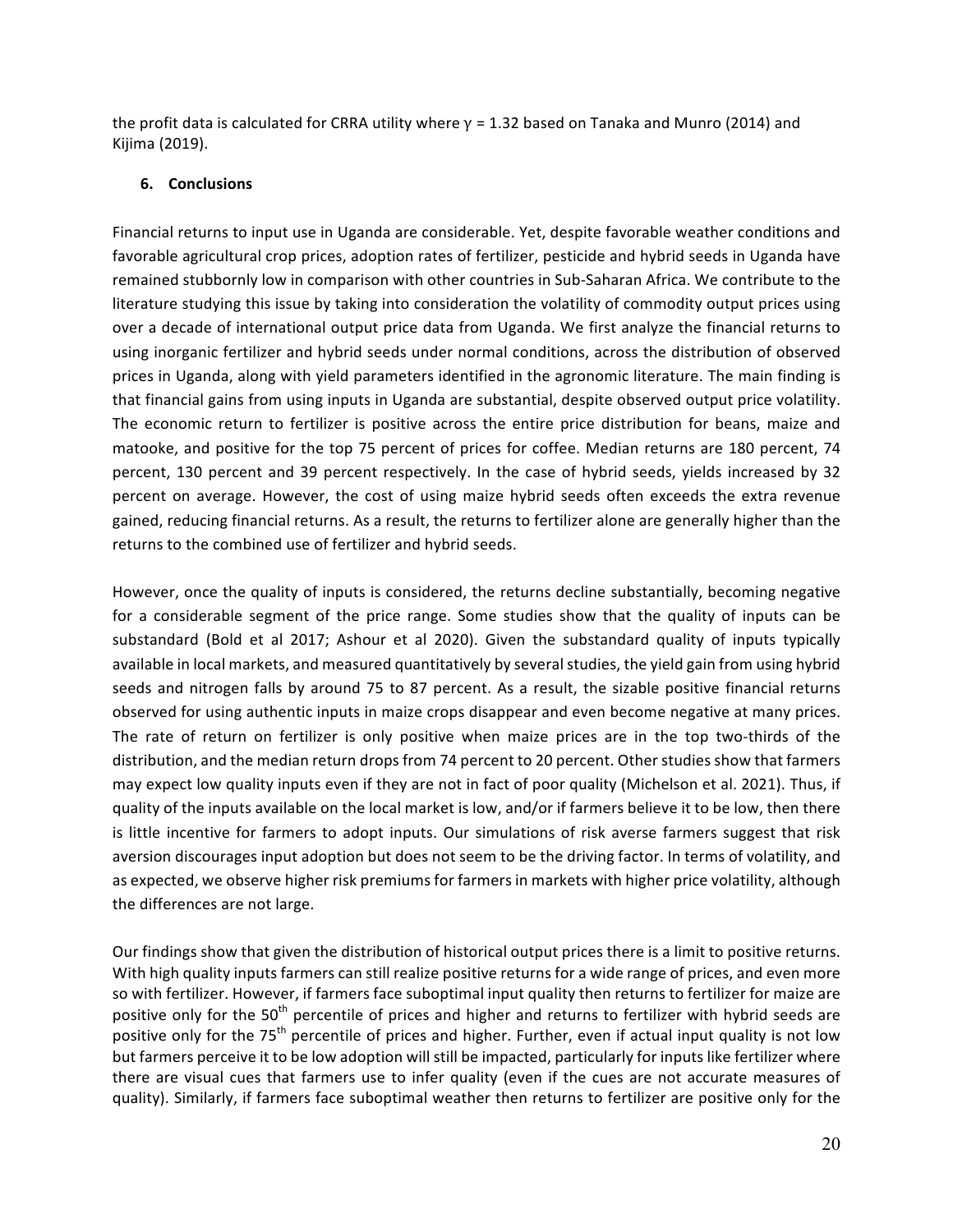$75<sup>th</sup>$  percentile of prices and higher for maize and matooke, and in the case of coffee only for the top  $5<sup>th</sup>$ percentile. Overall, the latter conditions can make for an unsustainable input adoption environment.

From a policy perspective these results suggest that monitoring input quality and strengthening the institutions that regulate input certification is important to increasing input adoption in Uganda. Farmers need to know that the contents of the inputs that they are buying are of sufficiently high quality. Two initiatives should be noted in this regard. Recently, the National Agricultural Advisory Services (NAADS), in conjunction with the World Bank, rolled out an e-voucher system to a small number of pilot districts in Uganda. The aim is to provide farmers with vouchers for quality-inspected inputs to increase production and productivity of the 5 priority crops (rice, beans, cassava and maize) in 42 districts in Uganda. Another potential tool is e-verification, developed by The Feed the Future Uganda Agricultural Inputs Activity in Uganda, and funded by the U.S. Agency for International Development (USAID). The tool involves labeling genuine agricultural inputs with a scratch-off label, which reveals an authentication code, can be used via SMS and is currently being piloted in Uganda. Scaling initiatives like these can help make input adoption become a profitable investment for smallholder farmers, and also make other programs that aim to alleviate other constraints, worthwhile.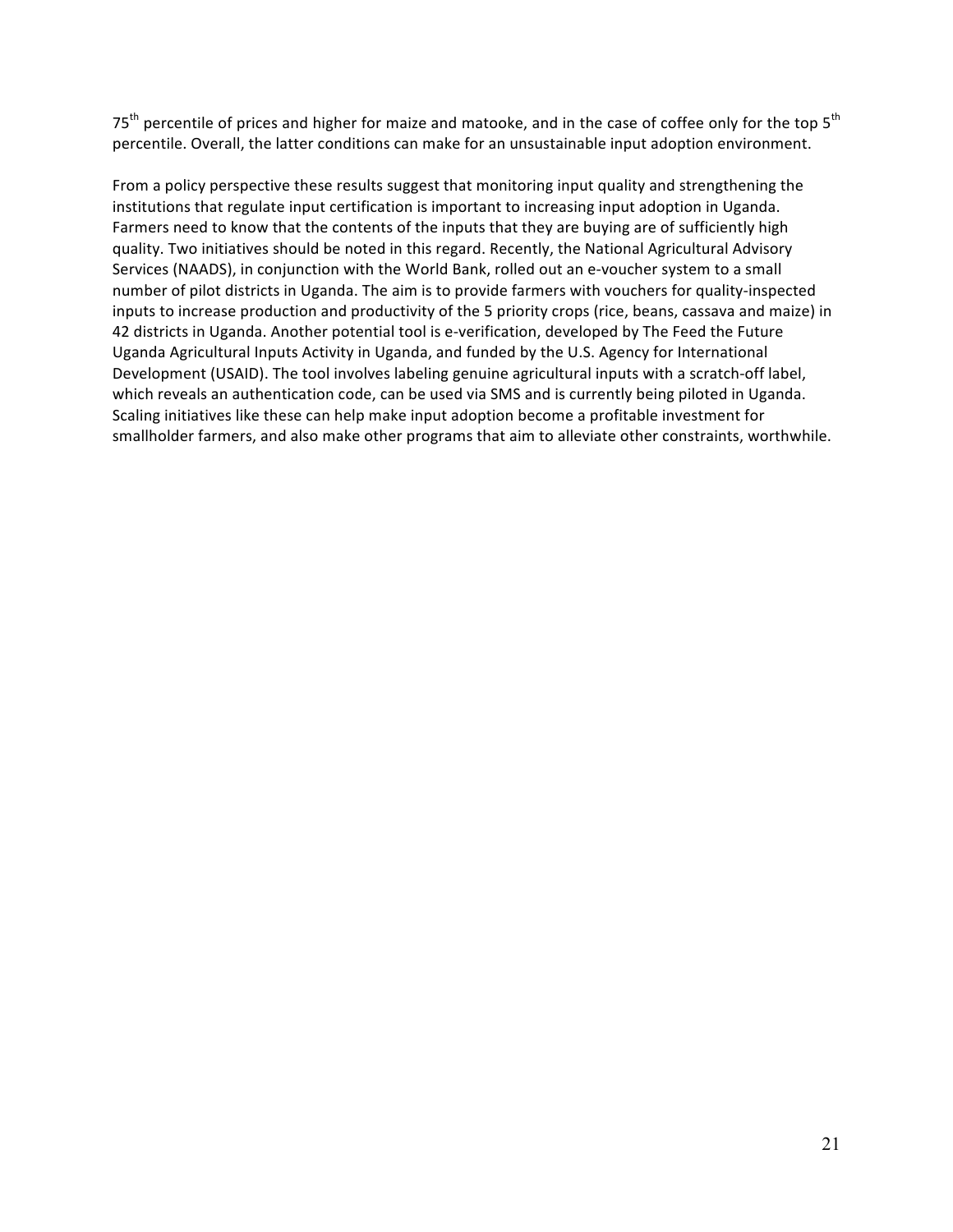#### **References**

- Aker, J. and M. Fafchamps. Mobile Phone Coverage and Producer Markets: Evidence from West Africa (2015). The World Bank Economic Review, Vol. 29, No. 2, Pages 262-292, https://doi.org/10.1093/wber/lhu006.
- Ashour, M., Billings, L., Gilligan, D., & Hoel, J. (2019). Do Beliefs About Agricultural Inputs Counterfeiting Correspond with Actual Rates of Counterfeiting? *Journal of Development Studies*, 55(6), 1285 -1306.
- Asten, P. J. Van., Ochala, M., & Wairegi, L. (2019). Agronomic and Economic Benefits of Urea Fertilizer Application in Coffee Mono-crop and coffee-banana intercrop systems. Working Paper. International Institute of Tropical Agriculture. September 2012 DOI: 10.13140/2.1.1050.7842
- Axmann, N., Fischer, T., Keller, K., Leiby, K., Stein, D., & Wang, P. (2019). Access and Adoption of Hybrid Seeds : Evidence from Uganda, *Journal of African Economies*, ejz019, June.
- Anderson, J. R., & Feder, G. (2007). Chapter 44 Agricultural Extension. *Handbook of Agricultural Economics*, *3*(6), 2343–2378.
- Barrett, C. B., Christiaensen, L., Sheahan, M., & Shimeles, A. (2017). On the Structural Transformation of *Rural Africa* (World Bank No. 7938).
- Binswanger, H. P. (1980). Agricultural & Applied Economics Association Attitudes toward Risk : Experimental Measurement In Rural India. *Agricultural Journal of Agricultural Economics*, 62(3), 395–407.
- Binswanger-Mkhize, H. P., & Savastano, S. (2014). *Agricultural Intensification The Status in Six African Countries*. *Food Policy*, *67, 26-40.*
- Birkhaeuser, D., Evenson, R., & Feder, G. (2017). The Economic Impact of Agricultural Extension: A Review. *Economic Development and Cultural Change*, 39(3), 607-650.
- Bold, T., Yanagizawa-Drott, D., Kaizzi, K., & Svensson, J. (2017). Lemon Technologies and Adoption: Measurement, Theory and Evidence from Agricultural Markets in Uganda. *Quarterly Journal of Economics*.
- Brauw, A. De, & Eozenou, P. (2014). Measuring risk attitudes among Mozambican farmers. *Journal of Development Economics*, 111, 61–74.
- Brynjolfsson, E., M. D. Smith. 2000. Frictionless commerce? A comparison of Internet and conventional retailers. Management Science, 46(4) 563-585.
- Campenhout, B. Van, Vandevelde, S., Walukano, W., & Asten, P. Van. (2017). Agricultural Extension Messages Using Video on Portable Devices Increased Knowledge about Seed Selection, Storage and Handling among Smallholder Potato Farmers in Southwestern Uganda. *PLOS One*, 1-17.
- Carter, M. Lybbert, T., & Tjernström, E. *The Dirt on Dirt: Soil Characteristics and Variable Fertilizer* Returns in Kenyan Maize Systems. University of Wisconsin, Madison Working Paper.
- Croppenstedt, A., Demeke, M., & Meschi, M. M. (2003). Technology Adoption in the Presence of Constraints: the Case of Fertilizer Demand in Ethiopia. *Review of Development Economics*, 7(1), 58– 70.
- Dercon, S., & Christiaensen, L. (2011). Consumption risk, technology adoption and poverty traps: Evidence from Ethiopia. Journal of Development Economics, 96(2), 159-173.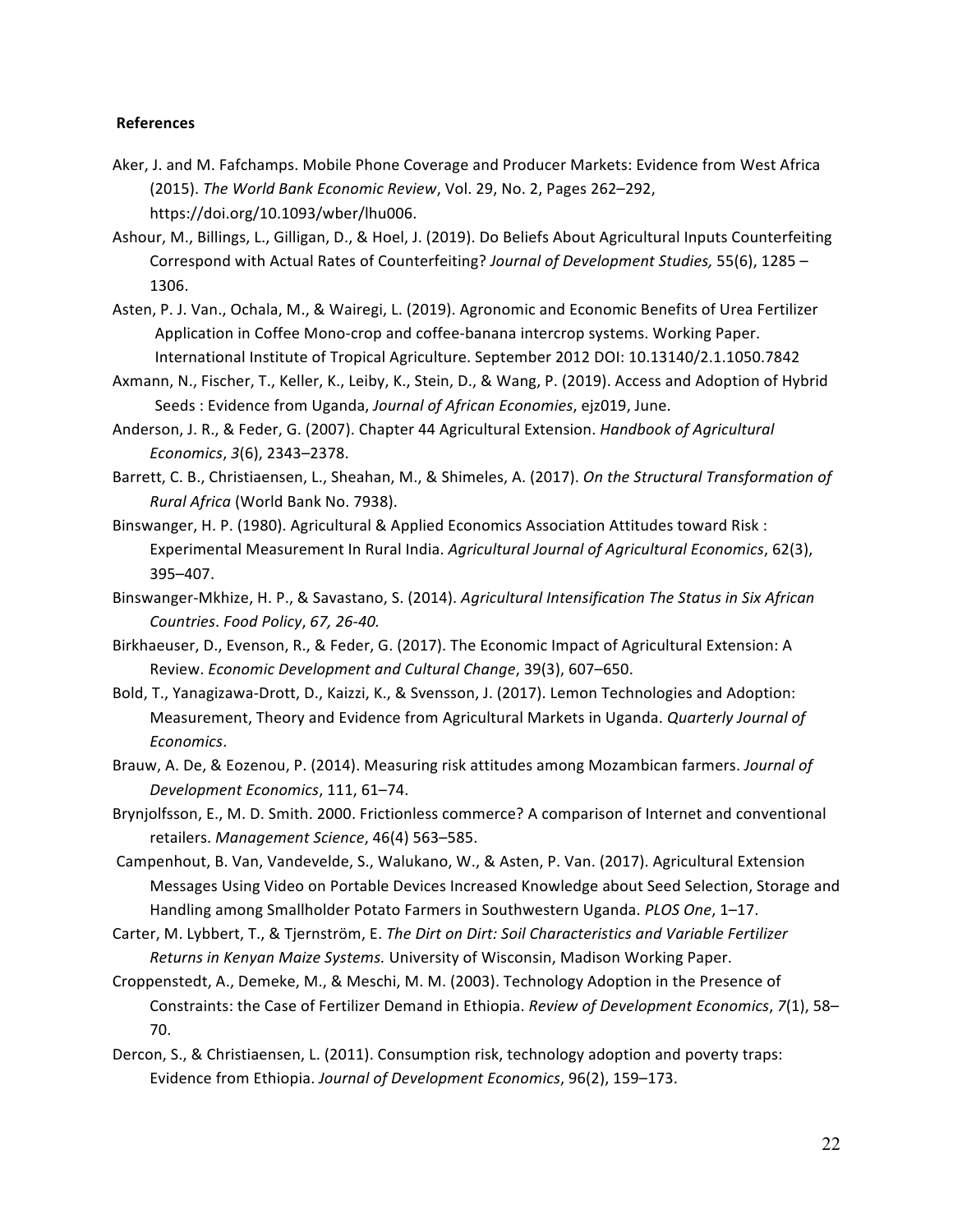- Diiro, G. M., & Sam, A. G. (2015). Agricultural technology adoption and Nonfarm earnings in Uganda: A semi parametric analysis. *Journal of Developing Areas*, 49(2), 145-162.
- Dorfman, J. H. (1996). Modeling Multiple Adoption Decisions in a Joint Framework. American Journal of *Agricultural Economics*, 78(3), 547--557.
- Duflo, B. E., Kremer, M., & Robinson, J. (2011). Nudging Farmers to Use Fertilizer: Theory and Experimental Evidence from Kenya, *American Economic Review*, 101(6), 2350–2390.
- Esilaba, A. O., Nyende, P., Nalukenge, G., & Byalebeka, J. B. (2005). Resource flows and nutrient balances for crop and animal production in smallholder farming systems in eastern Uganda, 109, 192-201.
- Evenson, R. E., & Mwabu, G. (2002). The Effect of Agricultural Extension on Farm Yields in Kenya. African *Development Review*, 13(1), 1–23.
- Fafchamps, M., and Hill, R. V. (2005). "Selling at the Farmgate or Traveling to Market" American Journal *of Agricultural Economics*, Vol. 87(3), pages 717-734.
- Michelson, H., Fairbairn, A., Ellison, B., & Manyong, V. (2018). *Misperceived Quality: Fertilizer in Tanzania*. *Journal of Development Economics*, vol. 148, pgs 102 – 579.
- Foster, A. D., & Rosenzweig, M. R., (2013). Learning by Doing and Learning from Others : Human Capital and Technical Change in Agriculture. Journal of Political Economy, 103(6), 1176-1209.
- Gine, X., & Klonner, S. (2008). Credit Constraints as a Barrier to Technology Adoption by the Poor: Lessons from South Indian Small-Scale Fisheries. In M. Nissanke & E. Thorbecke (Eds.), Globalization and the Poor in Asia: Can Shared Growth Be Sustained? (pp. 221--249). London, England: Palgrave Macmillan UK.
- Harou, A., Liu, Y. Barrett, C. B., & You, L. (2017). Variable Returns to Fertilizer Use and Its Relationship to Poverty: Experimental and Simulation Evidence from Malawi. *Journal of African Economies*, 26(3), 342–371.
- Hennessy, D. A. (1997). Stochastic technologies and the adoption decision. *Journal of Development Economics*, 54(2), 437–453.
- Hill, R. V. (2010). Liberalisation and Producer Price Risk: Examining Subjective Expectations in the Ugandan Coffee Market, Journal of African Economies, vol. 19(4), pages 433-458, August.
- Hill, R., & Meija-Mantilla, C. (2016). With a Little Help Shocks, Agricultural Income, and Welfare in Uganda. *World Bank Policy Research Papers, No. 7935*.
- IFDC, 2015 Uganda Fertilizer Assessment (Alabama: International Fertilizer Development Center).
- \_\_\_, 2018 Fertilizer Quality Assessment in Markets of Uganda, Retrieved from https://ifdc.org/wpcontent/uploads/2019/01/Uganda-Fertilizer-Quality-Assessment-Report-1-14-19-1.pdf
- IFPRI (2015). Baseline evaluation of the impact of e-verification on counterfeit agricultural inputs and technology adoption in Uganda. International Food Policy Research Institute (IFPRI).
- Jensen, R. 2007. The digital provide: Information (technology), market performance, and welfare in the south Indian fisheries sector. The Quarterly Journal of Economics 122(3) 879-924.
- Just, R. E., & Zilberman, D. (1983). Stochastic Structure, Farm Size and Technology Adoption in Developing Agriculture. *Oxford Economic Papers*, 35(2), 307–328.
- Kaizzi, K. C., Byalebeka, J., Semalulu, O., Alou, I., Zimwanguyizza, W., Nansamba, A. Wortmann, C. S. (2012a). Maize response to fertilizer and nitrogen use efficiency in Uganda. *Agronomy Journal*, *104(1), 73–82.*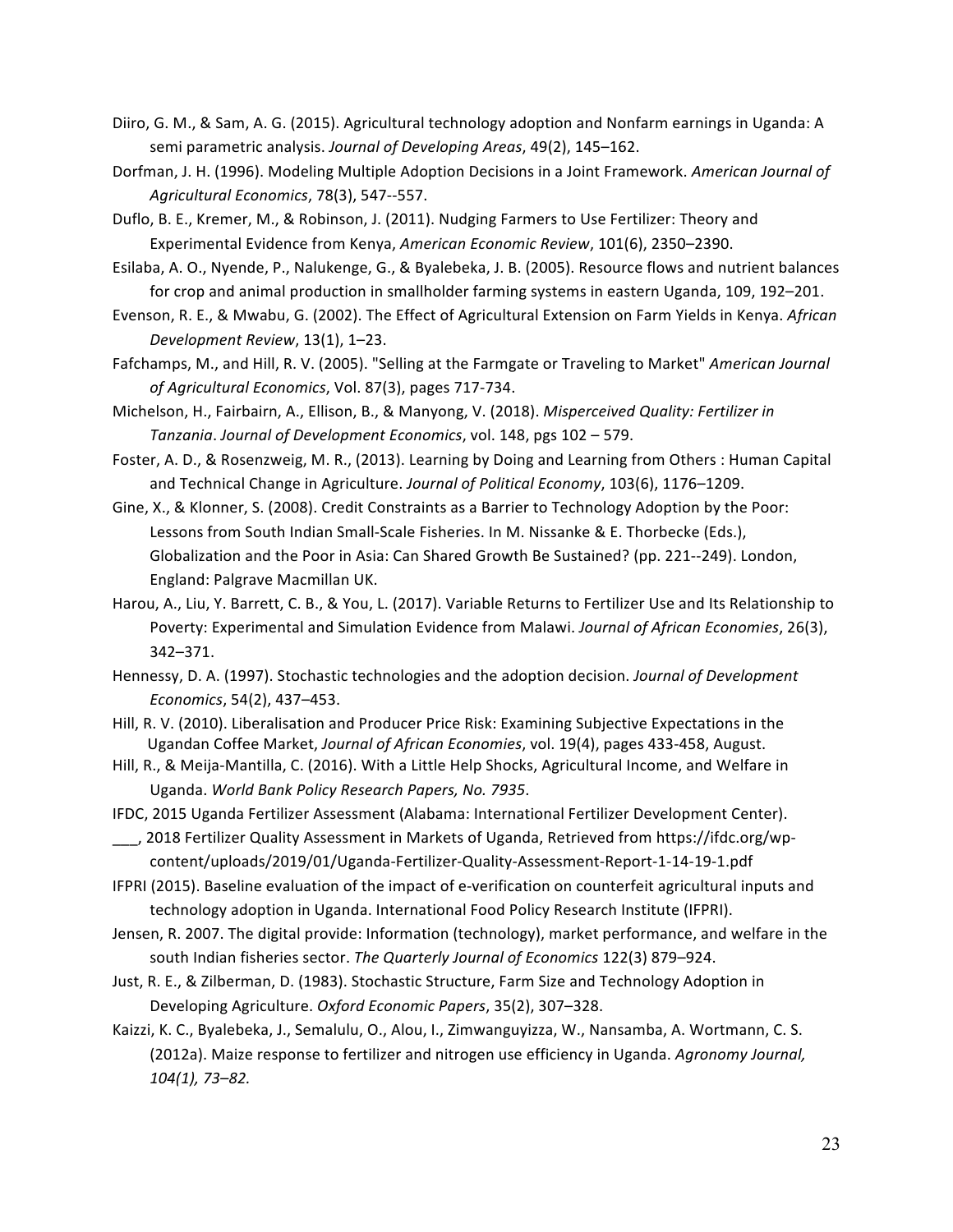- Kaizzi, K. C., Byalebeka, J., Semalulu, O., Newton, I., Zimwanguyizza, W., Nansamba, A., & Wortmann, C. S. (2012b). Field Crops Research Optimizing smallholder returns to fertilizer use: Bean, soybean and groundnut. Field Crops Research, 127, 109-119.
- Kijima, Yoko (2019). Farmers' risk preferences and rice production: Experimental and panel data evidence from Uganda. *PLOS One. https*://doi.org/10.1371/journal.pone.0219202
- Kim, T.-K., Hayes, D. J., & Hallam, A. (1992). Technology adoption under price uncertainty. *Journal of Development Economics*, 38, 245–253.
- Kondylis, F., Mueller, V., & Zhu, S. (2017). Seeing is Believing? Evidence from an Extension Network, Journal of Development Economics, 125, 1-20.
- Krell, N. T., Giroux, S. A., Guido, Z., Hannah, C., Lopus, S. E., Caylor, K. K., & Evans, T. P. (2020). Smallholder farmers' use of mobile phone services in central Kenya. *Climate and Development*, 1– 13. https://doi.org/10.1080/17565529.2020.1748847.
- Lowder, S. K., Skoet, J., & Raney, T. (2016). The Number, Size, and Distribution of Farms, Smallholder Farms, and Family Farms Worldwide. World Development, 87, 16-29. https://doi.org/https://doi.org/10.1016/j.worlddev.2015.10.041
- Mbowa, Swaibu, Kizza Charles Luswata, and Komayombi Bulegeya (2015). Are Ugandan Farmers Using the Right Quality Inorganic Fertilizers? POLICY BRIEF No. 56. Ministry of Agriculture, Animal Industry and Fisheries. https://ideas.repec.org/p/ags/eprcpb/206173.html
- McCarthur, J. W., and McCord, G. (2017). Fertilizing growth: Agricultural inputs and their effects in economic development. Journal of Development Economics, 127, 133-152.
- Mobarak, A. M., & BenYishay, A. (2019). Social Learning and Incentives for Experimentation and Communication. The Review of Economic Studies, Vol. 86, No. 3, 976-1009, *https://doi.org/10.1093/restud/rdy039*
- Ngome, A. F., Becker, M., Mtei, K. M., & Mussgnug, F. (2013). Fertility management for maize cultivation in some soils of Western Kenya. Soil & Tillage Research, 117(2011), 69-75.
- Nkonya, E., Kaizzi, C., & Pender, J. (2005). Determinants of nutrient balances in a maize farming system in eastern Uganda. Agricultural Systems, 85(2), 155–182.
- Nyombi, K., Asten, P. J. Van, Corbeels, M., Taulya, G., Leffelaar, P. A., & Giller, K. E. (2010). Mineral fertilizer response and nutrient use efficiencies of East African highland. Field Crops Research, 117(1), 38–50.
- Rosenzweig, M. R. & Binswanger, H. P. (1993). Wealth, Weather Risk and the Composition and Profitability of Agricultural Investments, *The Economic Journal*. Vol. 103, No. 416 (Jan., 1993), pp. 56-78.
- Rosenzweig, M. R. & Udry, C. (2017). External Validity in a Stochastic World: Evidence from Low-Income Countries, Mimeo. Yale University.
- Sanabria, J., G. Dimithe, and E.K.M. Alognikou (2013). The Quality of Fertilizer Traded in West Africa: Evidence for Stronger Control, IFDC, Muscle Shoals, AL. https://africafertilizer.org/wpcontent/uploads/2017/04/The-Quality-of-Fertilizer-Traded-in-West-Africa-Evidence-for-Stronger-Control.pdf
- Savva, N., C. Parker, and K. Ramdas (2016). IT Enough? Evidence from a Natural Experiment in India's Agriculture Markets. Management Science, Vol. 62, Issue 9, p. 2481.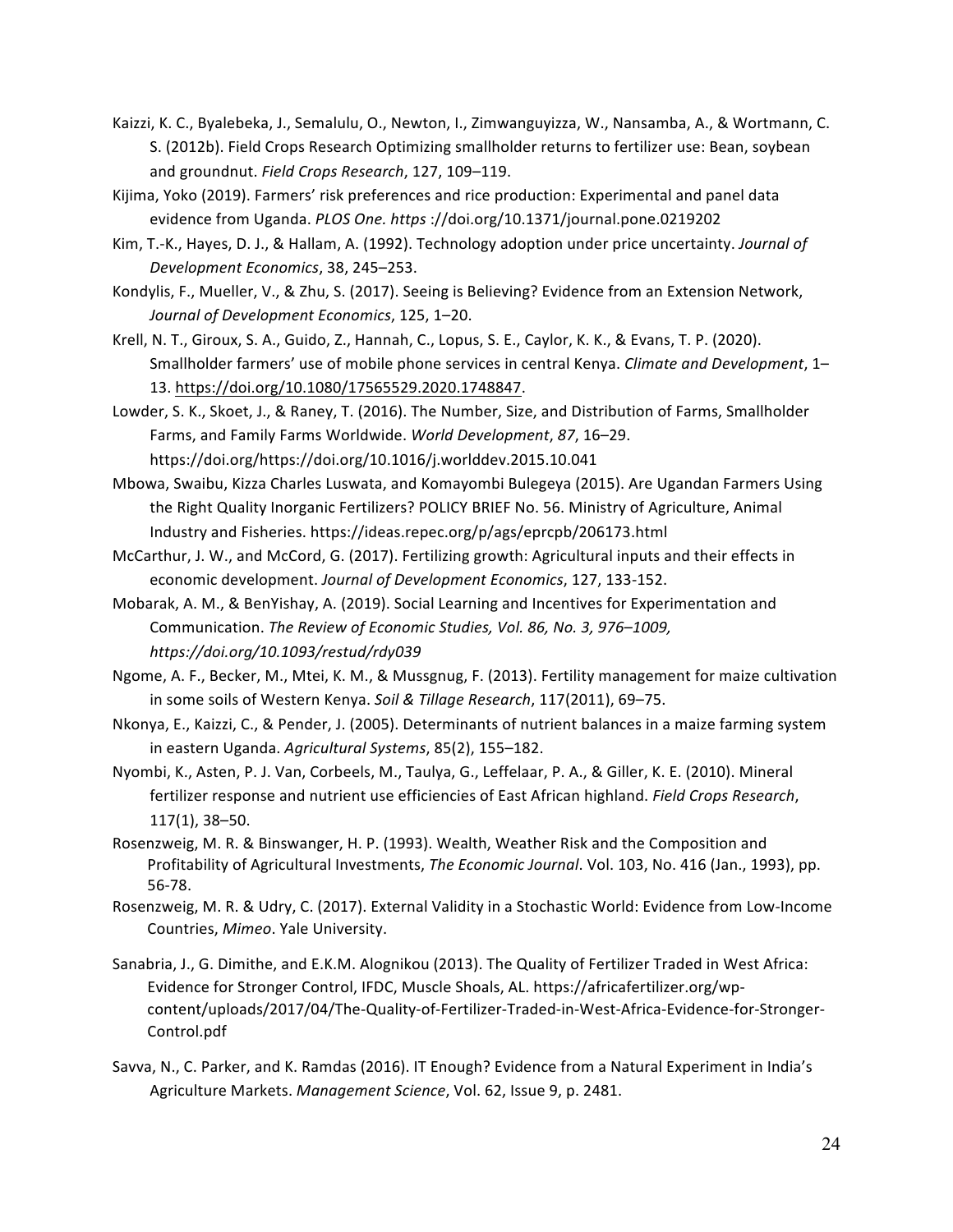- Sheahan, M., & Barrett, C. B. (2017). Understanding the Agricultural Input Landscape in Sub-Saharan Africa Recent Plot, Household, and Community-Level Evidence. *Food Policy*, 67, 12-25.
- Sileshi, G., Akinnifesi, F. K., Debusho, L. K., Beedy, T., Ajayi, O. C., & Mong, S. (2010). Variation in maize yield gaps with plant nutrient inputs, soil type and climate across sub-Saharan Africa. *Field Crops Research*, 116, 1–13.
- Spielman, D. J., Kelemwork, D., & Alemu, D. (2011). *Seed, Fertilizer, and Agricultural Extension in Ethiopia*.
- Sserunkuuma, D. (2005). The Adoption and Impact of Improved Maize and Land Management Technologies in Uganda. Journal of Agricultural and Development Economics, 2(1), 67-84.
- Suri, T. E. (2011). Selection and Comparative Advantage in Technology Adoption. *Econometrica*, 79(1), 159–209.
- Svensson, J. and D. Yanagizawa. Getting Prices Right: The Impact of the Market Information Service in Uganda. Journal of the European Economic Association, Vol. 7, No. 2-3, 435-445, https://doi.org/10.1162/JEEA.2009.7.2-3.435.
- Tanaka Y., and Munro A. 2014. "Regional Variation in Risk and Time Preferences: Evidence from a Largescale Field Experiment in Rural Uganda." *Journal of African Economies* 23(1): 151–87.
- Tjernström, E, Clavijo, J., Bhakta, M., Lybbert, T., Pincus, L., Singh, J., & Vallejos, E. (2017) When *Intentions Matter* – *Identifying the Prevalence and Source of Poor-Quality Inputs in Western Kenya.* SPIA/PIM Conference 2017.
- Tóth, Géza, Koslowski, Bartosz, Prieler, Silivia, Wiberg, David, 2012. Global Agro-Ecological Zones (GAEZ v3.0), GAEZ Data Portal, User Guide, Laxenburg, Austria.
- World Bank, 2016. *Farms, cities and good fortune: assessing poverty reduction in Uganda from 2006 to* 2013. Poverty and Equity practice, Africa region. Washington DC, World Bank Group.
- Vasilaky, K. and Leonard, K. (2018) As Good as the Networks They Keep? Improving Outcomes through Weak Ties in Rural Uganda. *Economic Development and Cultural Change*, 66(4).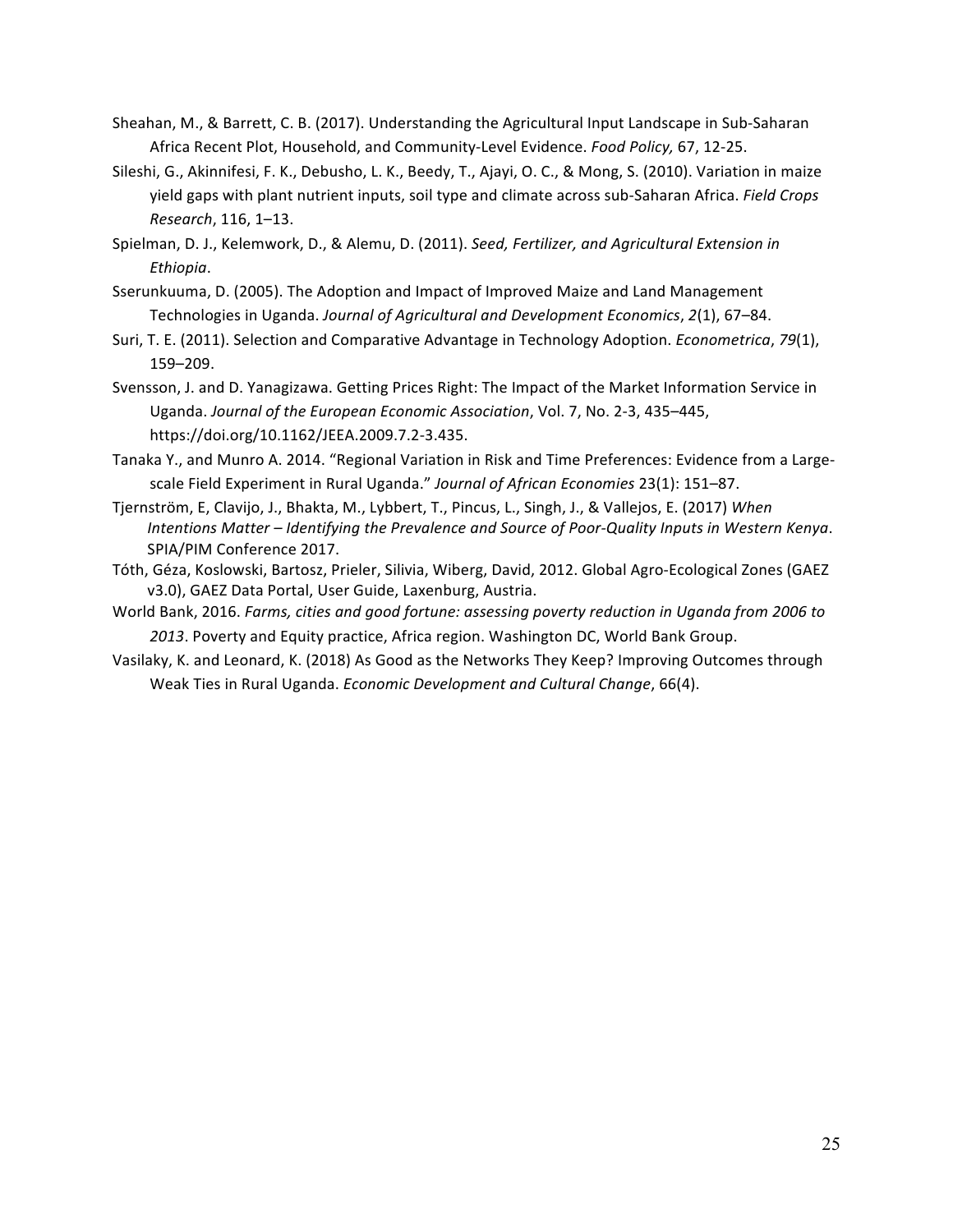#### **Appendix**





Figure 1 maps the *difference* in the response functions from the OFRA database for maize with and without fertilizer (N) applications (Wortmann 2017). The database provides the estimates of a, b, and c are as N varies across field tests from fitting an asymptotic quadratic-plateau function. The asymptotic function for nitrogen, is  $a - bc^N$ , where a=3.64, b=2.09, and c=0.968, and is taken from Kaizzi et al. 2012 a, pg 76. We can see that the maximum difference between output with and without nitrogen is 2.009 tons per hectare, which is on par with the difference found in Bold et al. (2017) find. See Table II, Column 1 of Bold et al. (2017). The yield without hybrid seeds or nitrogen is 1.973 tons per hectare. The return to nitrogen without hybrid seeds is 1.973 tons per hectare + 0.049x46, where 46 is the percentage nitrogen, resulting in 4.2 tons per Hecate, resulting in a difference of 2.2 tons per hectare, as compared to 2.009 tons per hectare difference in Bold et al. (2017).

| <b>Table 1: Input Values by Crop</b> |        |            |            |        |        |              |
|--------------------------------------|--------|------------|------------|--------|--------|--------------|
|                                      | change | fertilizer | fertilizer | seed   | seed   | deflation    |
|                                      | yield  | price      | amount     | cost   | amount | output       |
| Maize (N)                            | kgs/ha | shs/kg     | kg/ha      | shs/kg | kgs/ha | price factor |
| AUTHENTIC FERTILIZER N WITH          |        |            |            |        |        |              |
| <b>AUTHENTIC HYBRID SEEDS</b>        | 3617   | 3000       | 108        | 7000   | 50     | 0.6          |
| <b>AUTHENTIC FERTILIZER N</b>        | 2254   | 3000       | 108        | 7000   | 50     | 0.6          |
| <b>AUTHENTIC HYBRID SEEDS</b>        | 627    | 3000       | 108        | 7000   | 50     | 0.6          |
| INAUTHENTIC FERTILIZER N             |        |            |            |        |        |              |
| WITH INAUTHENTIC HYBRID              |        |            |            |        |        |              |
| <b>SEEDS</b>                         | 2108   | 3000       | 108        | 7000   | 50     | 0.6          |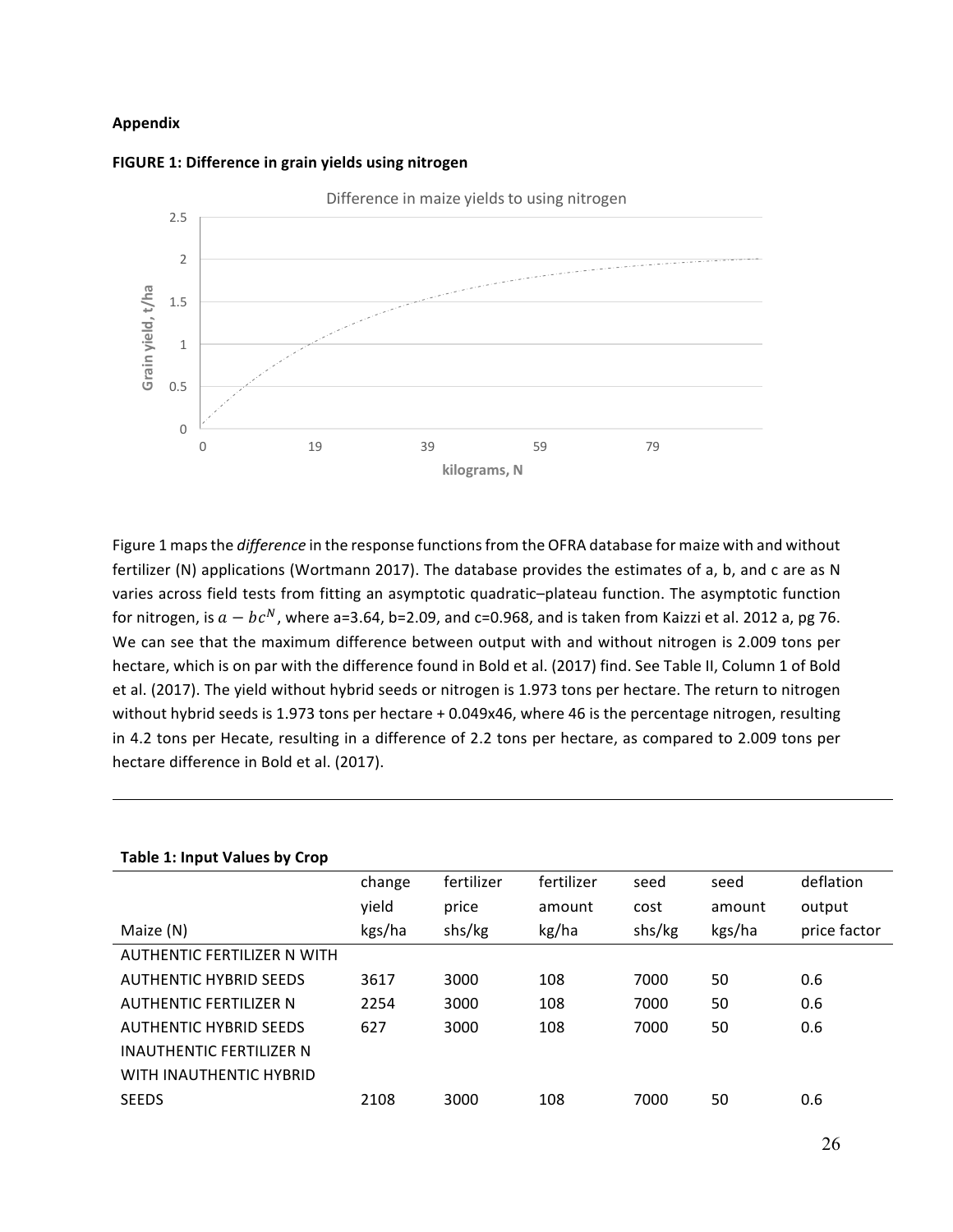| <b>INAUTHENTIC FERTILIZER N</b> | 1558         | 3000         | 108        | 7000      | 50          | 0.6          |
|---------------------------------|--------------|--------------|------------|-----------|-------------|--------------|
| <b>INAUTHENTIC HYBRID SEEDS</b> | 295          | 3000         | 108        | 7000      | 50          | 0.6          |
|                                 |              |              |            |           |             |              |
|                                 | change       | fertilizer   | fertilizer |           | seed        | deflation    |
|                                 | yield        | price        | amount     | seed cost | amount      | output       |
| Beans (N)                       | kgs/ha       | shs/kg       | kg/ha      | shs/kg    | kgs/ha      | price factor |
| <b>AUTHENTIC FERTILIZER N</b>   |              |              |            |           |             |              |
| WITH AUTHENTIC IMPRPOVED        |              |              |            |           |             |              |
| <b>SEEDS</b>                    | 1718         | 3000         | 45         | 4500      | 85          | 0.7          |
| <b>AUTHENTIC FERTILIZER N</b>   | 840          | 3000         | 45         | 4500      | 85          | 0.7          |
| <b>AUTHENTIC IMPROVED SEEDS</b> | 787          | 3000         | 45         | 4500      | 85          | 0.7          |
|                                 |              |              |            |           |             |              |
|                                 |              |              |            |           |             | deflation    |
|                                 | change       | fertilizer   | fertilizer |           | seed        | output       |
|                                 | yield        | price        | amount     | seed cost | amount      | price        |
| Matooke (NPK)                   | kgs/ha       | shs/kg       | kg/ha      | shs/kg    | kgs/ha      | factor       |
| <b>AUTHENTIC FERTILIZER NPK</b> | 1000         | 3000         | 45         | $\Omega$  | 0           | 0.8          |
|                                 |              |              |            |           |             |              |
|                                 |              |              |            |           |             |              |
|                                 |              |              | fertilizer |           | seed        | deflation    |
|                                 | change       | fertilizer   | amount     | seed cost | amount      | output       |
| Coffee (N)                      | yield kgs/ha | price shs/kg | kg/ha      | shs/kg    | kgs/ha      | price factor |
|                                 |              |              |            |           |             |              |
|                                 |              |              |            |           |             |              |
| <b>AUTHENTIC FERTILIZER N</b>   | 1040         | 3000         | 190        | 0         | $\mathbf 0$ | 1            |

## **Table 2: Yield Calculations by Crop**

| Maize (N)                                       | change<br>yield<br>kgs/ha | <b>Source and Calculation</b><br>$3617 = 1000*(2.60 + 46*0.065 - 1.973)$ , where 1.973 metric tons<br>is the baseline (no fert, trad seed), 2.6 is the returns to hybrid |
|-------------------------------------------------|---------------------------|--------------------------------------------------------------------------------------------------------------------------------------------------------------------------|
| AUTHENTIC FERTILIZER N<br>WITH AUTHENTIC HYBRID |                           | seeds, and 0.065 is the return to fertilizer, where authentic urea<br>should contain 46 percent nitrogen (%N). from Bold et. al (2017)                                   |
| <b>SEEDS</b><br>AUTHENTIC FERTILIZER N          | 3617<br>2254              | Table 3.<br>2254 = 1000*(46*0.049) from Bold et. al (2017) Table 3, where<br>authentic urea should contain 46 percent nitrogen (%N).                                     |
|                                                 |                           |                                                                                                                                                                          |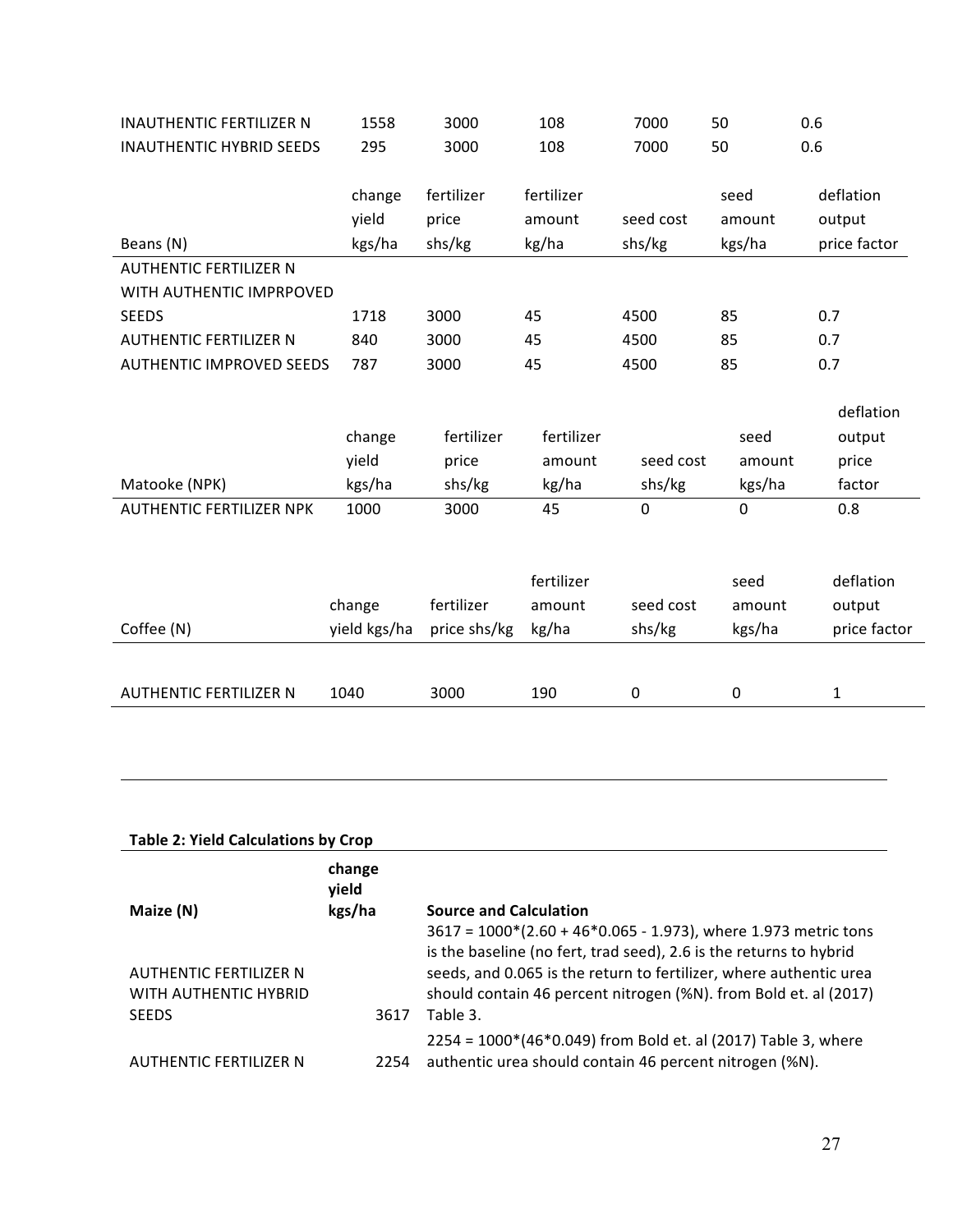| <b>AUTHENTIC HYBRID</b><br><b>SEEDS</b>                              | 627             | 627 = 1000*(2.60 - 1.973), where 1.973 metric tons is the<br>baseline (no fert, trad seed), 2.6 is the returns to hybrid seeds<br>from Bold et. al (2017) Table 3.                                                                                                                                                                                                                         |
|----------------------------------------------------------------------|-----------------|--------------------------------------------------------------------------------------------------------------------------------------------------------------------------------------------------------------------------------------------------------------------------------------------------------------------------------------------------------------------------------------------|
| <b>INAUTHENTIC</b>                                                   |                 |                                                                                                                                                                                                                                                                                                                                                                                            |
| <b>FERTILIZERN WITH</b><br><b>INAUTHENTIC HYBRID</b><br><b>SEEDS</b> | 2108            | $2108 = 1000*(2.268 + 31.8*0.057 - 1.973)$ , where 1.973 metric<br>tons is the baseline (no fert, trad seed) from Bold et. al (2017)<br>Table 3 and mean urea contains 31 percent nitrogen.                                                                                                                                                                                                |
| <b>INAUTHENTIC FERTILIZER</b>                                        |                 | 1558 = 1000*(31.8*0.049), 0.065 is the return to fertilizer,<br>where inauthentic urea should contain 31 percent nitrogen                                                                                                                                                                                                                                                                  |
| N                                                                    | 1558            | (%N). from Bold et. al (2017) Table 3.<br>295 = 1000*(2.268 - 1.973), where 1.973 metric tons is the                                                                                                                                                                                                                                                                                       |
| <b>INAUTHENTIC HYBRID</b><br><b>SEEDS</b>                            | 295             | baseline (no fert, trad seed), 2.268 is the returns to inauthentic<br>hybrid seeds from Bold et. al (2017) Table 3.                                                                                                                                                                                                                                                                        |
|                                                                      | change<br>yield |                                                                                                                                                                                                                                                                                                                                                                                            |
| Beans (N)                                                            | kgs/ha          | $1718 = 1000*(2.46 - 0.93*0.59*45) - 1000*(1.58 - 0.84*0.88*0),$                                                                                                                                                                                                                                                                                                                           |
|                                                                      |                 | where the asymptotic function for nitrogen is a-bc^N, and a, b,<br>and c were estimated as N varies across field tests in Kaizzi et al.<br>(2012b) and compiled into a response function database (Ofra<br>2017). Improved seed (K132) with fertilizer at the optimal rate<br>of 45 kgs per hectare is represented by: 2.46-                                                               |
| <b>AUTHENTIC FERTILIZER N</b><br>WITH AUTHENTIC                      |                 | $0.930666667*0.594666667^45 = 1.529 \text{ tons/ha}$ , and the<br>baseline with traditional seed (Kanyebwa) and no fertilizer is                                                                                                                                                                                                                                                           |
| IMPROVED SEEDS (K132)                                                | 1718            | given by: 1.5855 - 0.844*0.88^0 = 0.74 tons/ha.<br>$840 = 1000*(1.58 - 0.844*0.88^45) - 1000*(1.58-0.844*)$                                                                                                                                                                                                                                                                                |
|                                                                      |                 | 0.844*0.8835^0), where the asymptotic function for nitrogen is<br>a-bc^N, and a, b, and c were estimated as N varies across field<br>tests in Kaizzi et al. (2012b) and compiled into a response<br>function database (Ofra 2017). Authentic fertilizer at the<br>optimal rate of 45 kgs per hectare is represented by: 1.5855 -<br>$0.844*0.88^45 = 1.582$ tons/ha, and the baseline with |
| <b>AUTHENTIC FERTILIZER N</b>                                        | 840             | traditional seed (Kanyebwa) and no fertilizer is given by: 1.5855 -<br>$0.844*0.8835*0 = 0.7415$ tons/ha.<br>$787 = 1000*(2.46 - 0.93*0.59*0) - 1000*(1.5855 -$<br>0.844*0.8835^0), where the asymptotic function for nitrogen is                                                                                                                                                          |
|                                                                      |                 | a-bc^N, and a, b, and c were estimated as N varies across field<br>tests in Kaizzi et al. (2012b) and compiled into a response<br>function database (Ofra 2017). Improved seed (K132) without<br>fertilizer is represented by: 2.46-0.9*0.59^0 = 1.529 tons/ha,                                                                                                                            |
| <b>AUTHENTIC IMPROVED</b><br>SEEDS (K132)                            | 787             | and the baseline with traditional seed (Kanyebwa) and no<br>fertilizer is given by: 1.5855 - 0.84*0.88^0 = 0.7415 tons/ha.                                                                                                                                                                                                                                                                 |
|                                                                      |                 |                                                                                                                                                                                                                                                                                                                                                                                            |